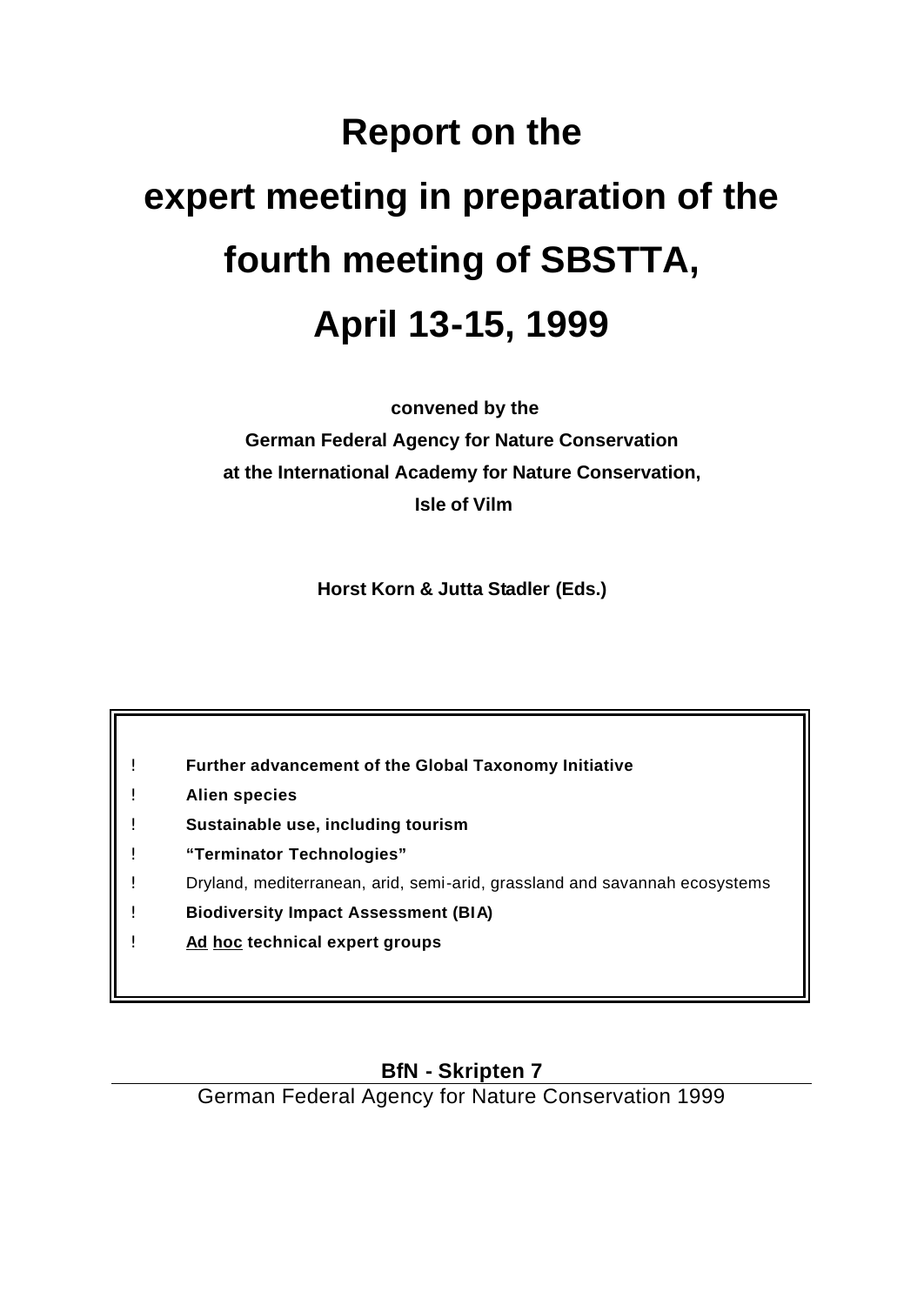Editors` addresses:

Horst Korn and Jutta Stadler International Academy for Nature Conservation, Isle of Vilm German Federal Agency for Nature Conservation D – 18581 Lauterbach / Rügen e-mail: bfn.ina.vilm@t-online.de

Die BfN-Skripten are not available in book-trade.

Publisher: Bundesamt für Naturschutz (BfN) German Federal Agency for Nature Conservation Konstantinstr. 110, 53179 Bonn, Germany Telefon: 0228-8491-0 Fax: 0228-8491-200

All rights reserved by BfN.

No part of the material protected by this copyright notice may be produced or utilized in any form or by any means, electronic or mechanical, including photocopying, recording or by any information and retrieval system without written permission from the copyright owner.

Printed by the printing office of the Federal Ministry of Environment, Nature Conservation and Nuclear Safety.

Printed on 100% recycled paper.

Bonn-Bad Godesberg 1999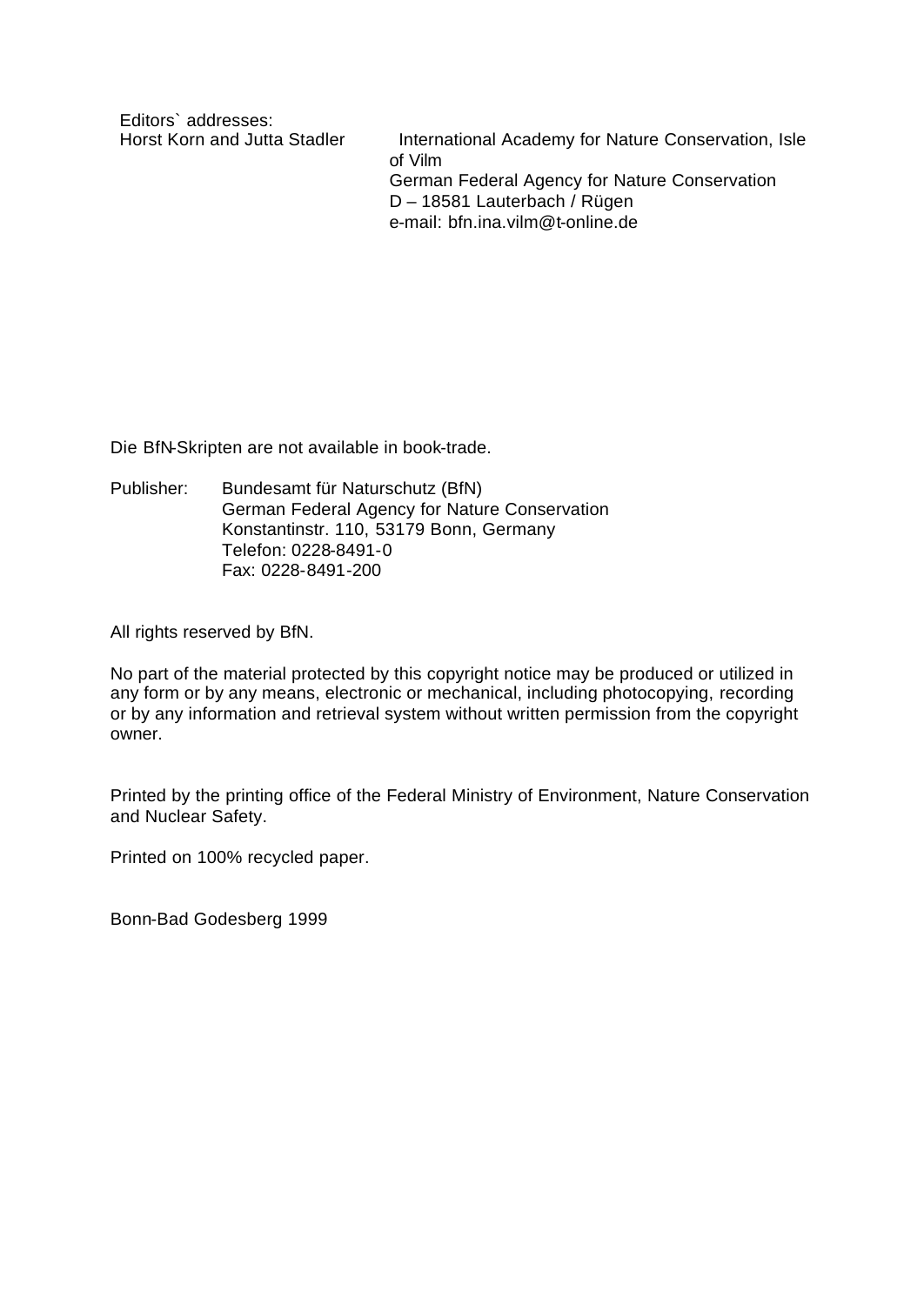# **Contents**

| Summary of the discussions and recommendations            |  |
|-----------------------------------------------------------|--|
|                                                           |  |
|                                                           |  |
| 3. Sustainable use, including tourism                     |  |
| 3.1 Sustainable use                                       |  |
|                                                           |  |
|                                                           |  |
| 5. Dryland, mediterranean, arid, semi-arid, grassland and |  |
|                                                           |  |
|                                                           |  |
|                                                           |  |

#### **Annexes**

- TORBJÖRN EBENHARD: The Global Taxonomy Initiative Summary of the introduction and detailed notes on the discussion
- ULRIKE DOYLE: Prevention of Impacts of Alien species, Introduction to the Global Invasive Species Programme (GISP) Summary of the introduction
- THOMAS PLÄN: "Terminator Technologies"
- HORST KORN: Terms of reference of the ad hoc technical expert groups
- List of participants
- Programme of the workshop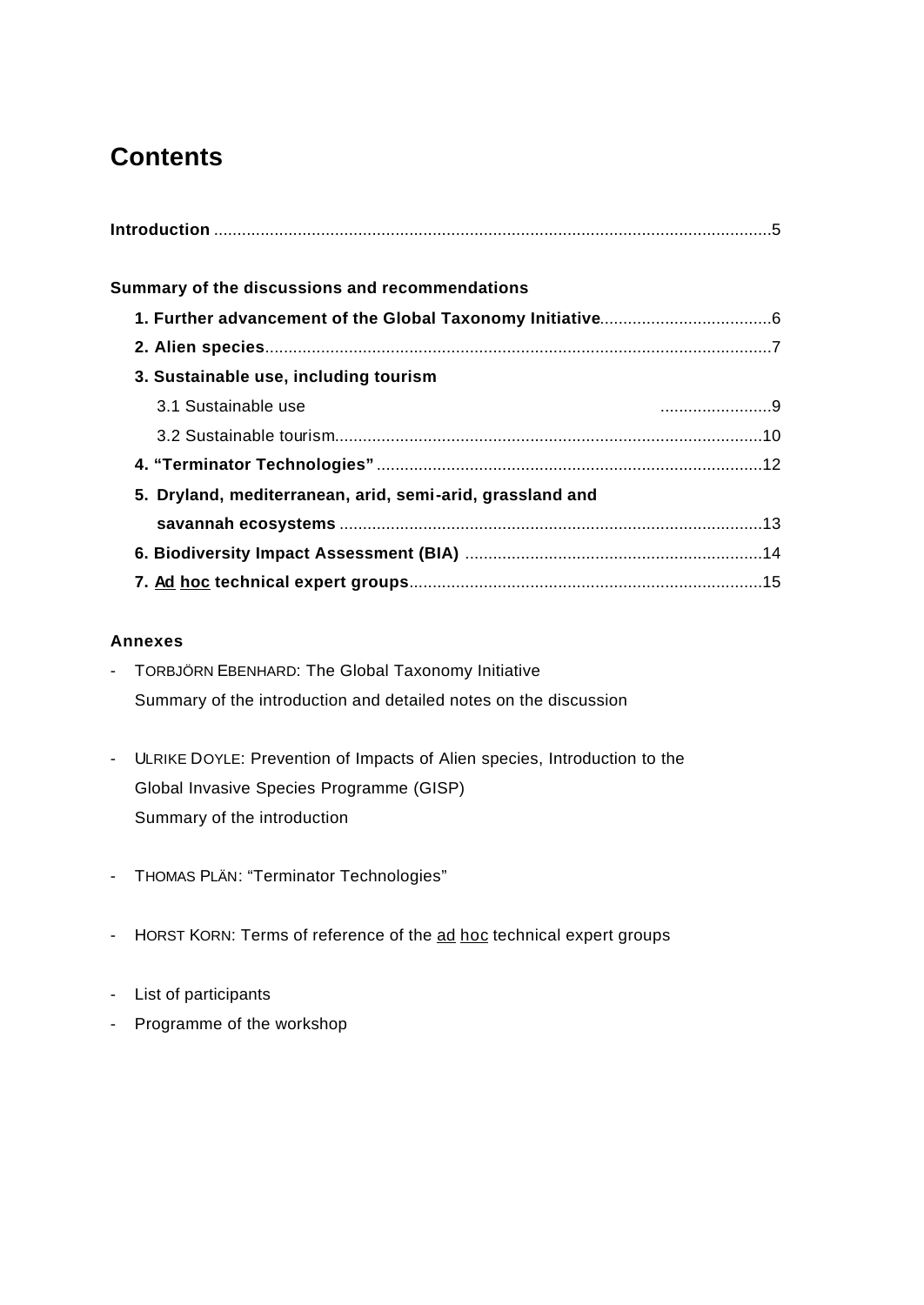## **INTRODUCTION**

The goals of the informal scientific workshop were the exchange and condensing of information on topics on the agenda of the upcoming fourth meeting of SBSTTA among national experts, mainly from EU member countries. The 21 participants, including members of the CBD Secretariat and the SBSTTA Bureaux, as well as representatives of the EU Commission, national ministries, agencies, scientific institutions and NGOs attended in their personal capacity as experts for the Convention.

The meeting was chaired by the SBSTTA-Bureaux member Mr. Martin Uppenbrink, the working sessions by Mr. Horst Korn and Mr. Francesco Mauro.

To each topic there was a short introduction given by a specialist followed by a discussion which was mainly based on the documents prepared for the SBSTTA meeting by the Secretariat of the Convention. In this report the main points of discussion are summarized and general recommendations as well as suggestions concerning the work of SBSTTA are given. The aim of this report is to help individuals and delegations in their preparation of the topics to be discussed at SBSTTA-4.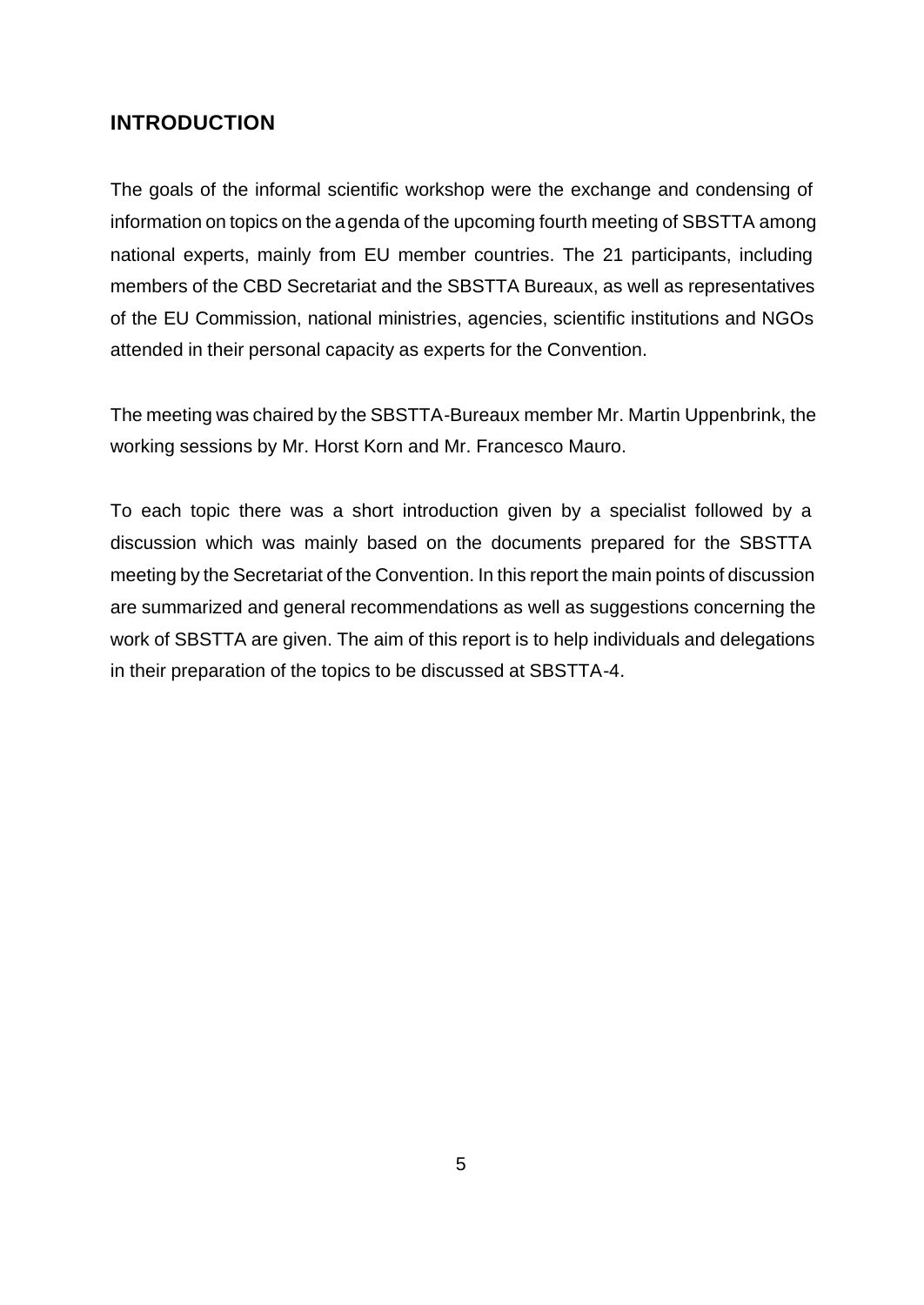## **SUMMARY OF THE DISCUSSIONS AND RECOMMENDATIONS**

## **1. Further advancement of the Global Taxonomy Initiative**

Introduction to the Global Taxonomy Initiative by Mr. Torbjörn Ebenhard.

All participants underlined the importance of taxonomy for the implementation of the objectives of the CBD. Despite the fact that taxonomists provide valuable services to the CBD, it was pointed out that it is vital for the taxonomists to better "market" their "products" in order to get more public attention (e.g. better access to existing data, online information, development of easy to use guides, better presentation of results, cooperation with other fields of research).

## Recommendations:

- three levels of action have to be taken into account:
	- 1. national level:

The analysis of the causes of the taxonomic impediment and its effects should lead to the development of national action plans and the formulation of national priorities within taxonomy (as it is already done by some Parties). All information on existing research and how it can be accessed should be included in the national reports or disseminated via the national Clearing House Mechanisms (CHM).

2. regional level:

Regional scientific meetings and inventory surveys should lead to the setting of regional priorities (e.g. within the EU countries) and help avoiding repetition of work.

3. global level:

GEF is responsible for coordination and funding of global activities (GEF needs advice on priority setting, methodologies etc.). The CHM may serve as an information basis.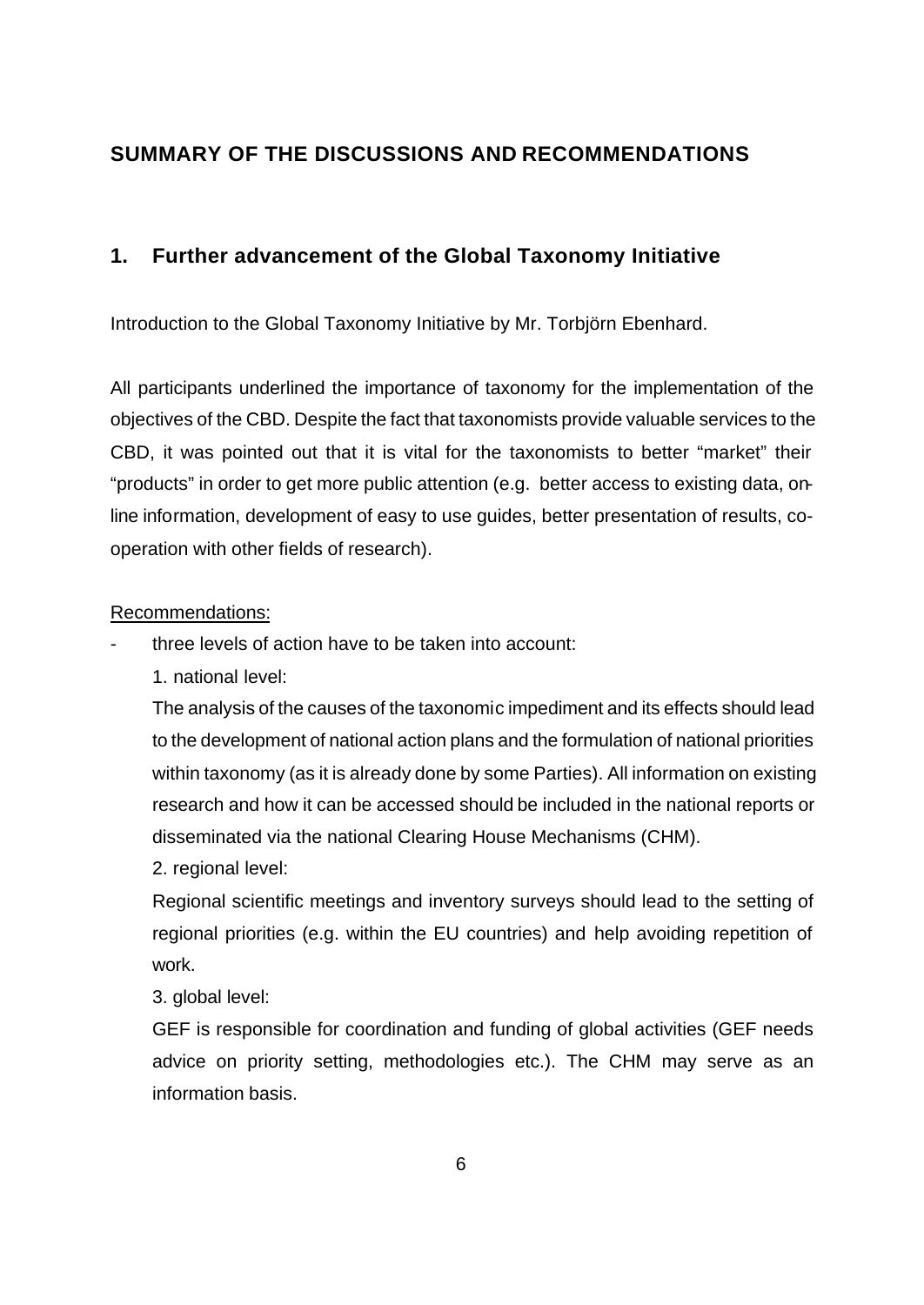- SBSTTA should suggest the creation of the position for a Programme Officer for taxonomy which should have, inter alia, the following duties:
	- coordination of the different initiatives,
	- assess the needs at a regional/global level,
	- facilitate need assessments on a national level,
	- guidance and assistance with priority setting to GEF.
	- The Programme Officer should be assisted by a liaison group

In order to overcome the crisis presently affecting taxonomy

- the Commissions for the International Codes of Nomencalture should unify and simplify the processes for nomenclature for "higher organisms" (excluding bacteria and viruses B too complicated due to different species definitions)
- a demand-driven approach in research has to be used (research on the levels of species, populations, subspecies according to conservation needs),
- funding, capacity building and long term job opportunities have to be provided.

## **2. Alien species**

Introduction to the topic "Prevention of impacts of Alien species and Introduction to the Global Invasive Species Programme (GISP)" by Ms. Ulrike Doyle.

The present threats caused by alien invasive species, which may even increase in the future due to the time lag effect, were discussed and the special problems arising out of the common market within EU countries were pointed out.

#### Recommendations:

To further elaborate on the topic the Secretariat with the assistance of a liaison group (later to be followed by an ad hoc technical expert group) and other relevant bodies should

- analyse all actions already taken by Parties (national reports),
- compile case studies and make them accessible through the CHM.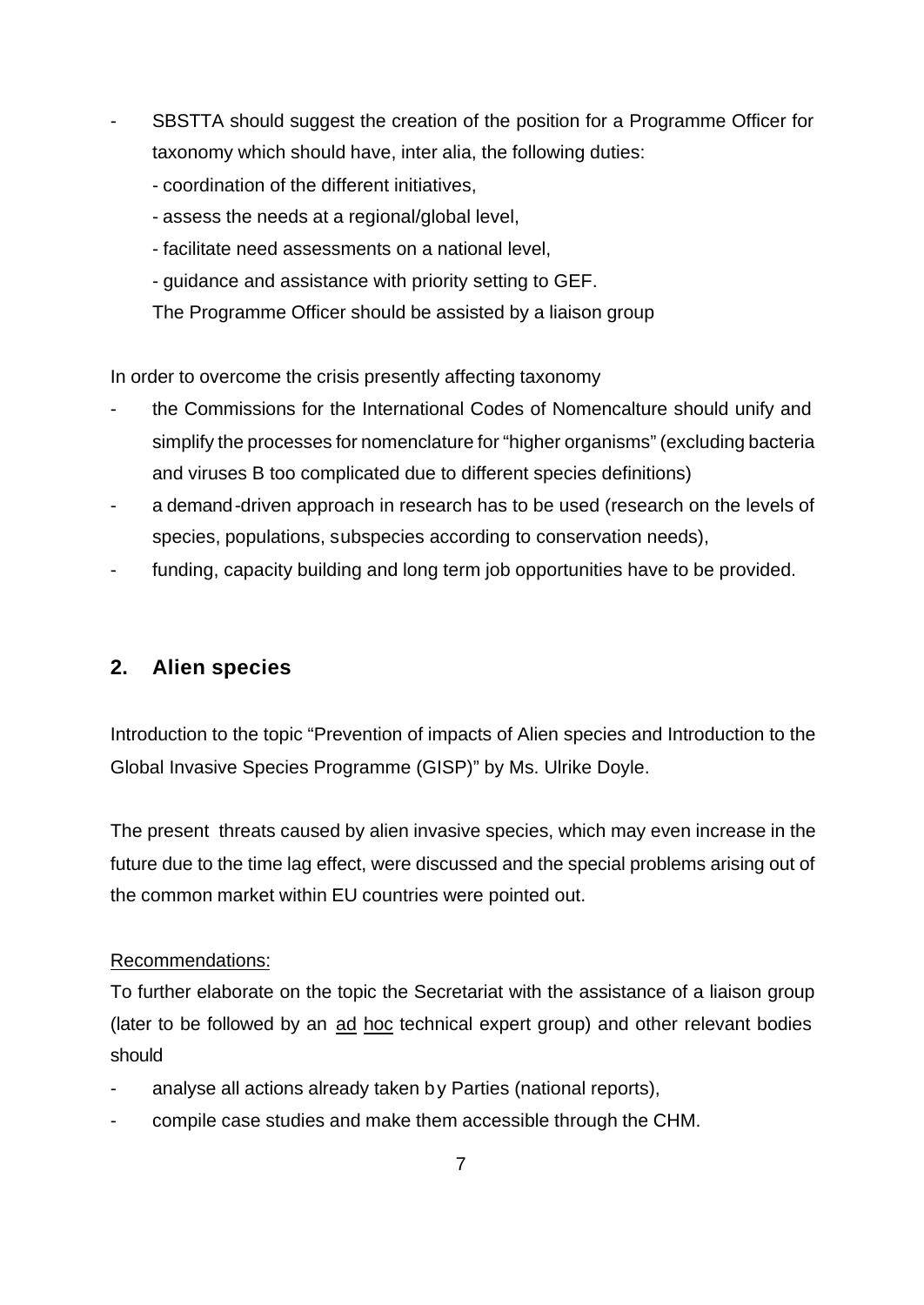The work programme of SBSTTA should

build on existing initiatives like DIVERSITAS (giving a clear mandate by defining needs and priority issues).

## GEF should

provide funding as outlined in relevant COP decisions.

An ad hoc technical expert group should

- elaborate on existing guidelines (like the IUCN guidelines on alien species). In addition, guidelines for genetically modified organisms should serve as a model for alien species,
- use the pragmatic approach developed in the US (calculating the costs and benefits for ecology and economy) as a model,
- emphasize the colaboration with other relevant conventions (e.g. UNCLOS, Antarctic Treaty, CITES, on EU level: Birds Directive, FFH Directive) and relevant organizations (e.g. IMO International Maritime Organization, ICES International Council for the Exploration of the Sea, WHO the World Health Organization),
- analyse the connections and overlappings with other topics of the agenda (e.g. tourism, Biodiversity Impact Assessment) and other sectors (e.g. trade),
- analyse existing methodologies for risk assessment and make suggestions for minimum standards,
- formulate suggestions for legislation on the introduction of alien species, risk assessment and liability.

Parties should be requested to

- rise public awareness for the importance of the topic,
- encourage research in management of invasive species:
	- a) prevention of import,
	- b) development of risk and cost assessment for deliberate introductions,
	- c) control of invasive species already introduced in case of negative impacts.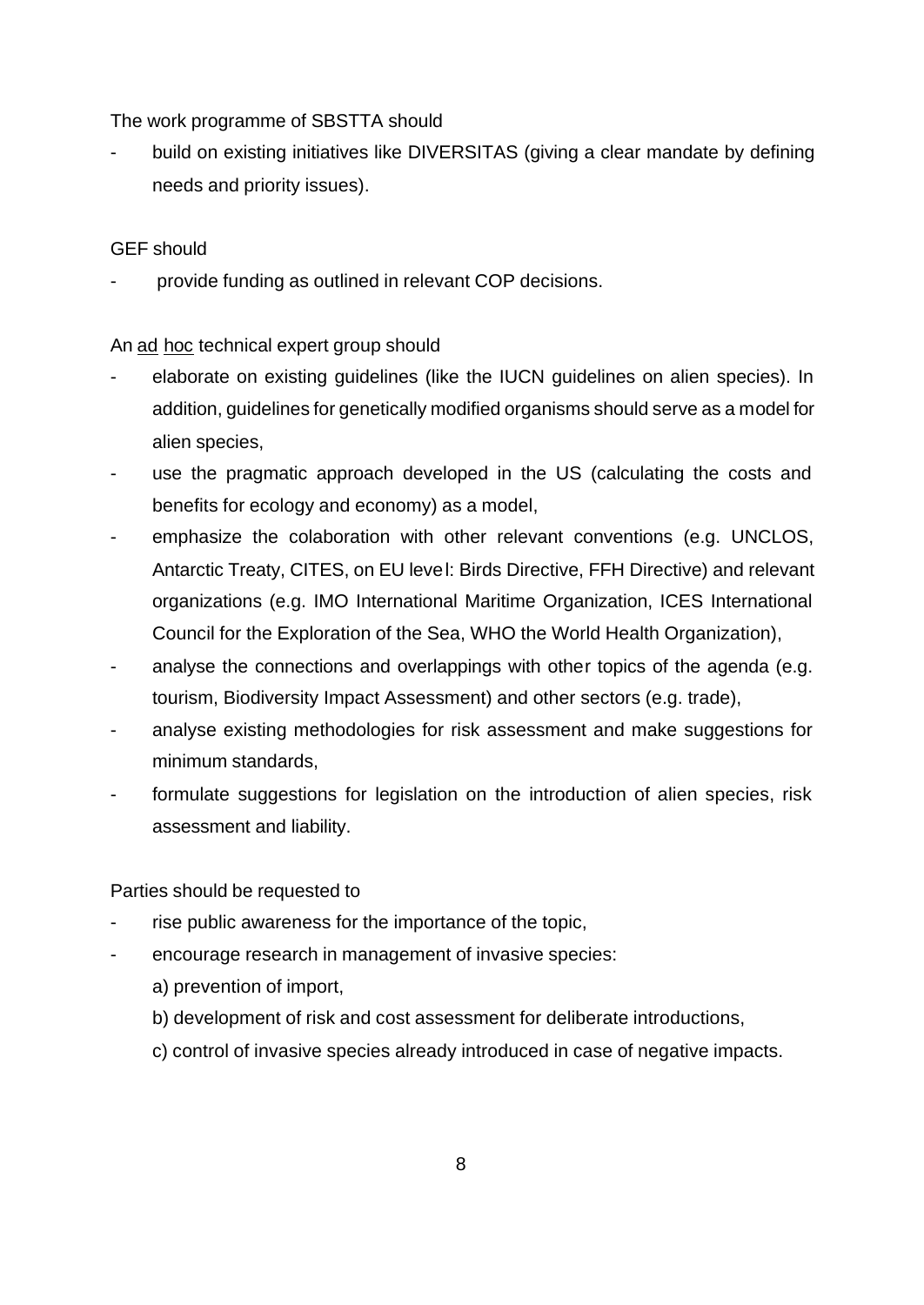- provide information about alien species related initiatives taken and experiences gained in their national reports and/or via their national CHM.

(EU member countries should

consider the harmonization of legislation on the introduction of alien species, risk assessment and liability to serve as a model for other regions)

## **3. Sustainable use, including tourism**

## **3.1 Sustainable use**

Introduction to the agenda item "sustainable use" was given by Mr. Carlos Martin-Novella.

Eventhough the Secretariat elaborated on tourism as one example of the sustainable use of biodiversity participants felt that in the first place some general comments on sustainable use - as it is mentioned in the title of the paper - should have been given.

## Recommendations:

SBSTTA should

- clearify what is meant by "sustainable use" in the context of the CBD (especially in comparison with the term "sustainable development" which is used in the CSD) and define to what extent conservation is included in sustainable use,
- work out a methodology for the assessment of status and pressures on elements of biodiversity,
- develop indicators for sustainable use of biodiversity with the aim to influence the design and the implementation of sectoral policies.

After dealing with general issues of sustainable use SBSTTA should specify the general principles of sustainable use for different sectors. Tourism may serve as the first example. Then the applicability of these methodologies to other sectors should be examined.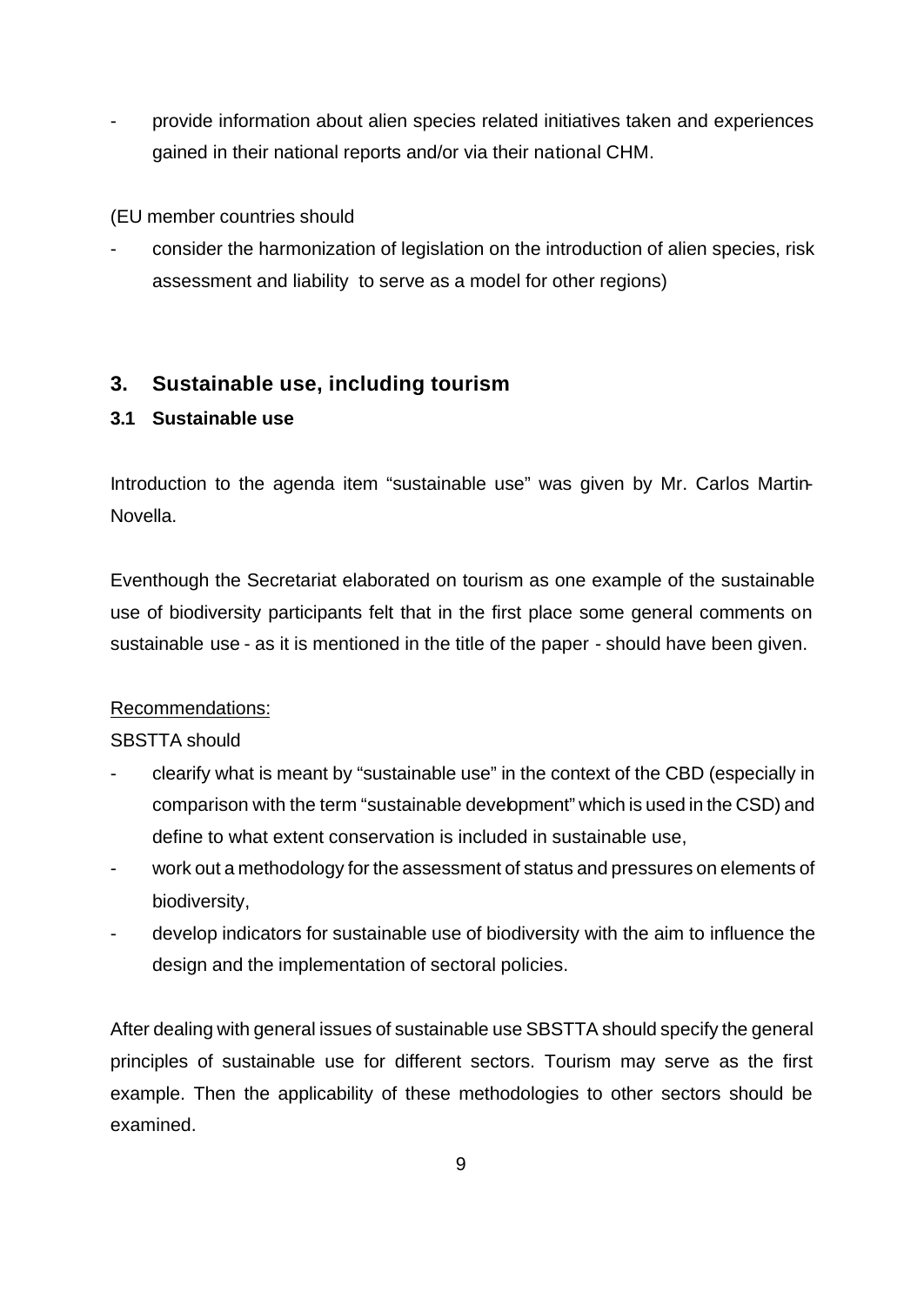### **3.2 Sustainable tourism**

The introduction to tourism as one example of sustainable use was given by Mr. Michael Meyer.

A major point of discussion was the scope and limit of involvement of the CBD in tourism. Participants suggested that:

- the Secretariat with the support of a liaison group should compile case studies on sustainable tourism, evaluate existing guidelines (e.g. the commitments made by the WTTC Agenda 21, the Berlin Declaration on biological diversity and sustainable tourism etc.) and present a synthesis to SBSTTA-5 for its deliberations. SBSTTA-5 should present draft guidelines for tourism in sensitive areas to COP-5,
- SBSTTA should recommend ways and means how to involve all relevant stakeholders to minimize adverse impacts of tourism to the biological diversity in sensitive areas (e.g. codes of conduct, pledges, awareness rising, Environmental Impact Assessment),
- SBSTTA should point out the connection of sustainable tourism to other topics on the agenda (e.g. Biodiversity Impact Assessment, alien species).

The following list of recommendations was discussed and the participants found that the points should be considered when the topic of sus tainable tourism is further developed:

#### 1. Internalization of external costs

- Transparent calculation models on impacts on biodiversity
- Reform of tourism statistics to account for ecological costs
- 2. Carrying Capacity for Sustainable Tourism
	- Development of indicators for sustainable tourism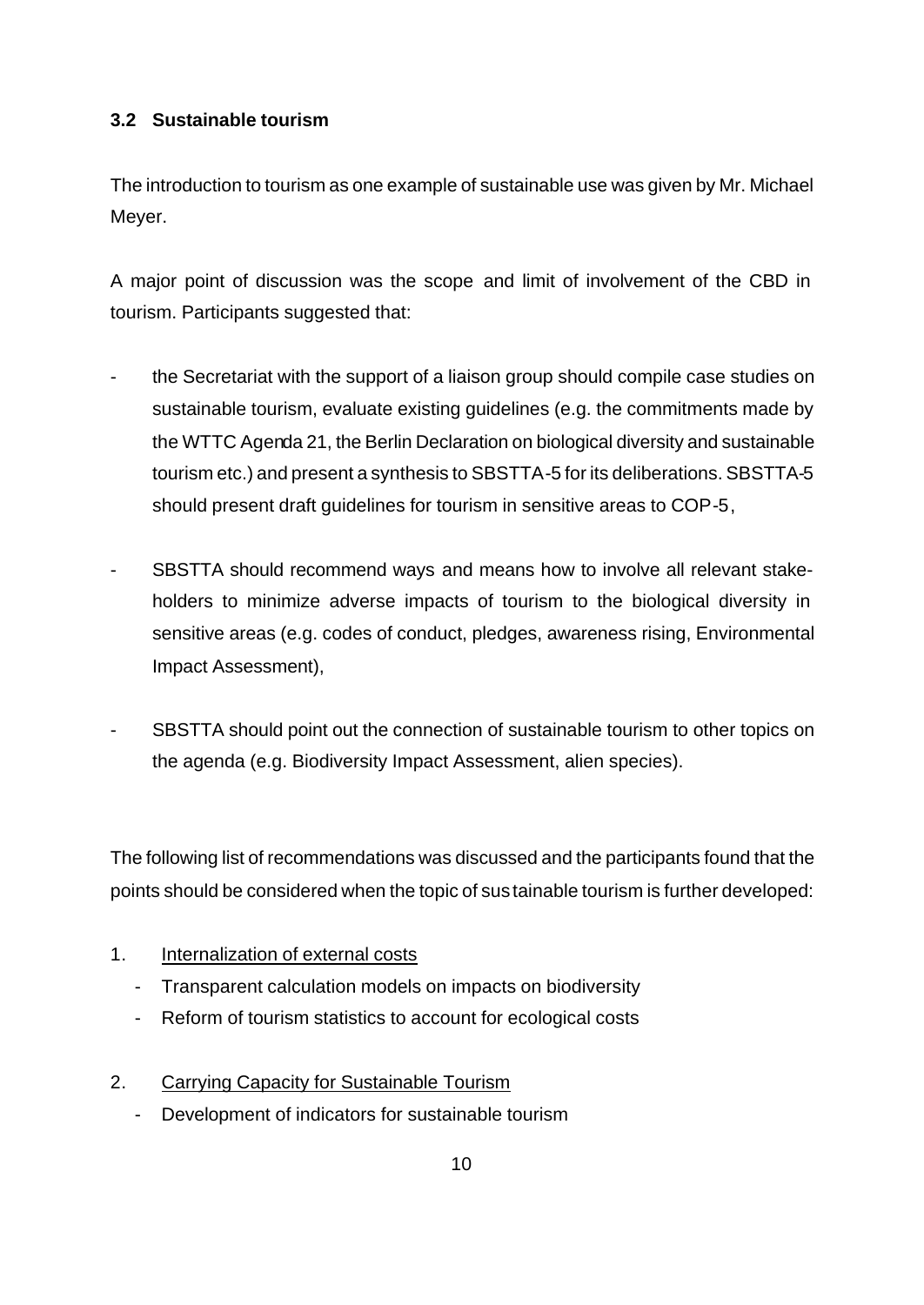- Setting of carrying capacity limits for the development of tourism
- 3. Eco-Audit for tourism planning
	- Strict conditions for future tourism planning
	- Combination of EMAS and ISO

## 4. Awareness raising for tourists

- General information about impacts on ecosystems and biodiversity
- Environmental education for children and adults
- 5. Implementation of the commitments of the tourism industry
	- Monitoring and evaluation of implementation of the commitments made
	- Statements of CBD on the current state of implementation
- 6. Examples of best practice for sustainable tourism
	- Development of a list of examples of best practice
	- Distribution of guidelines
- 7. Involvement of local communities and NGOs
	- Democratic and participatory approach in tourism planning and development
	- Concentrate on capacity building and small scale projects
- 8. Multi-stakeholder involvement
	- National and international networking and discussion
	- Support for Local Agenda 21 processes
- 9. Broad information and awareness raising for the public
	- Distribution of information on international processes
- 10. Consideration of differences of cultures
	- Realization of different environmental problems and perceptions
	- Safeguarding of local cultural integrity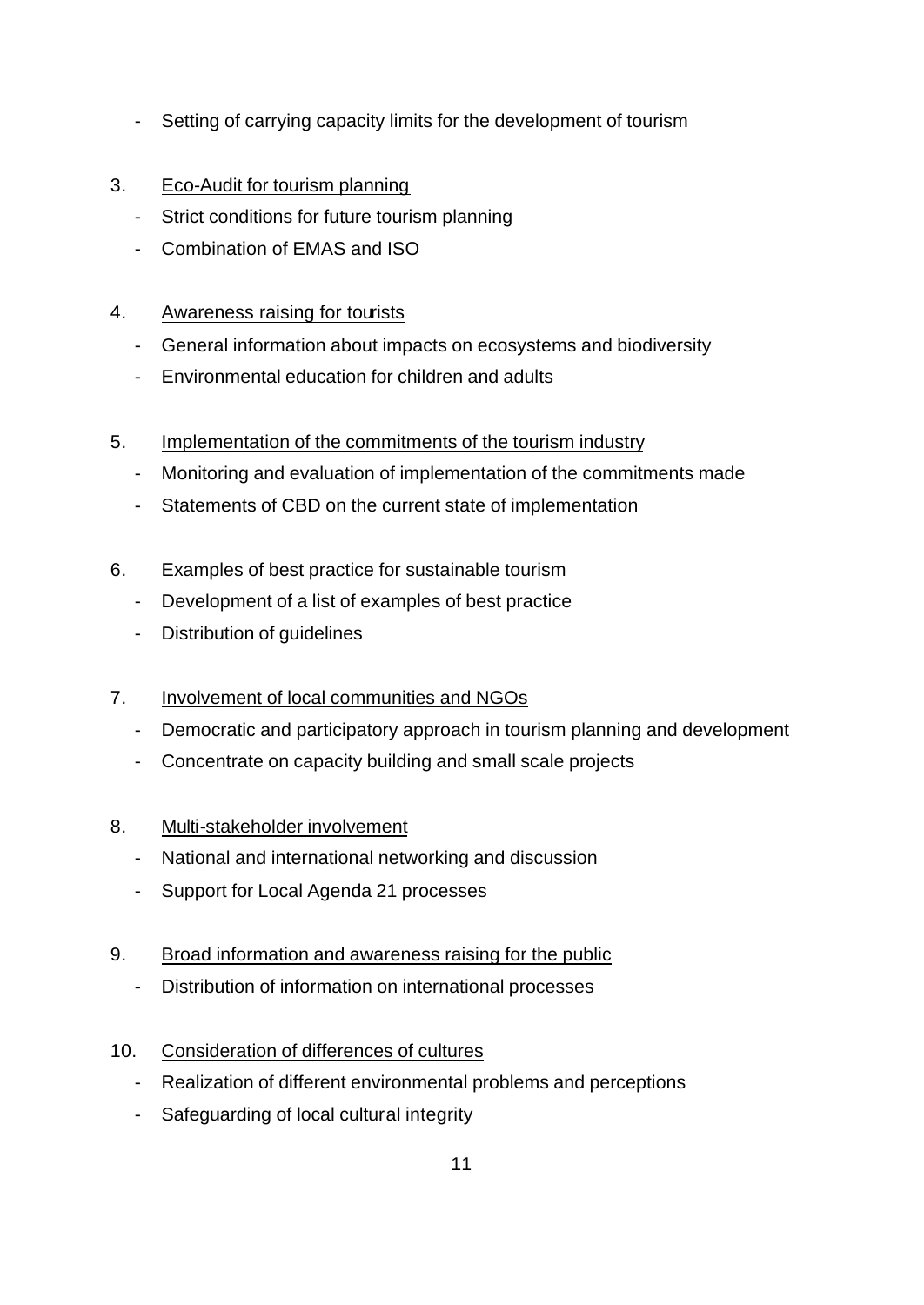- 11. Co-operation with other international agreements
	- Commission on Sustainable Development
	- The Climate Convention
	- General Agreement on Trade in Services
	- (The United Nations Research Institute for Social Development)
	- (The United Nations System of Environmental and Economic Accounting)

## **4. "Terminator Technologies"**

Because the invited speaker, Mr. Thomas Plän, was not able to attend the meeting his introduction to the topic which he submitted to the meeting was given to the audience as a paper copy. Due to the fact that at this point of time there was no Secretariats paper available, Mr. Plän`s text served as the only basis for discussion.

#### Recommendations:

- SBSTTA should invite Parties and relevant organizations to submit case-studies on the effects of new technologies in plant gene expression to the Secretariat for further analysis and distribution via the CHM,
- social and ecological problems which may arise from such new technologies should be taken into account.

# **5. Dryland, mediterranean, arid, semi-arid, grassland and savannah ecosystems**

An introduction to the topic focusing on mediterranean ecosystems was given by Mr. Francesco Mauro.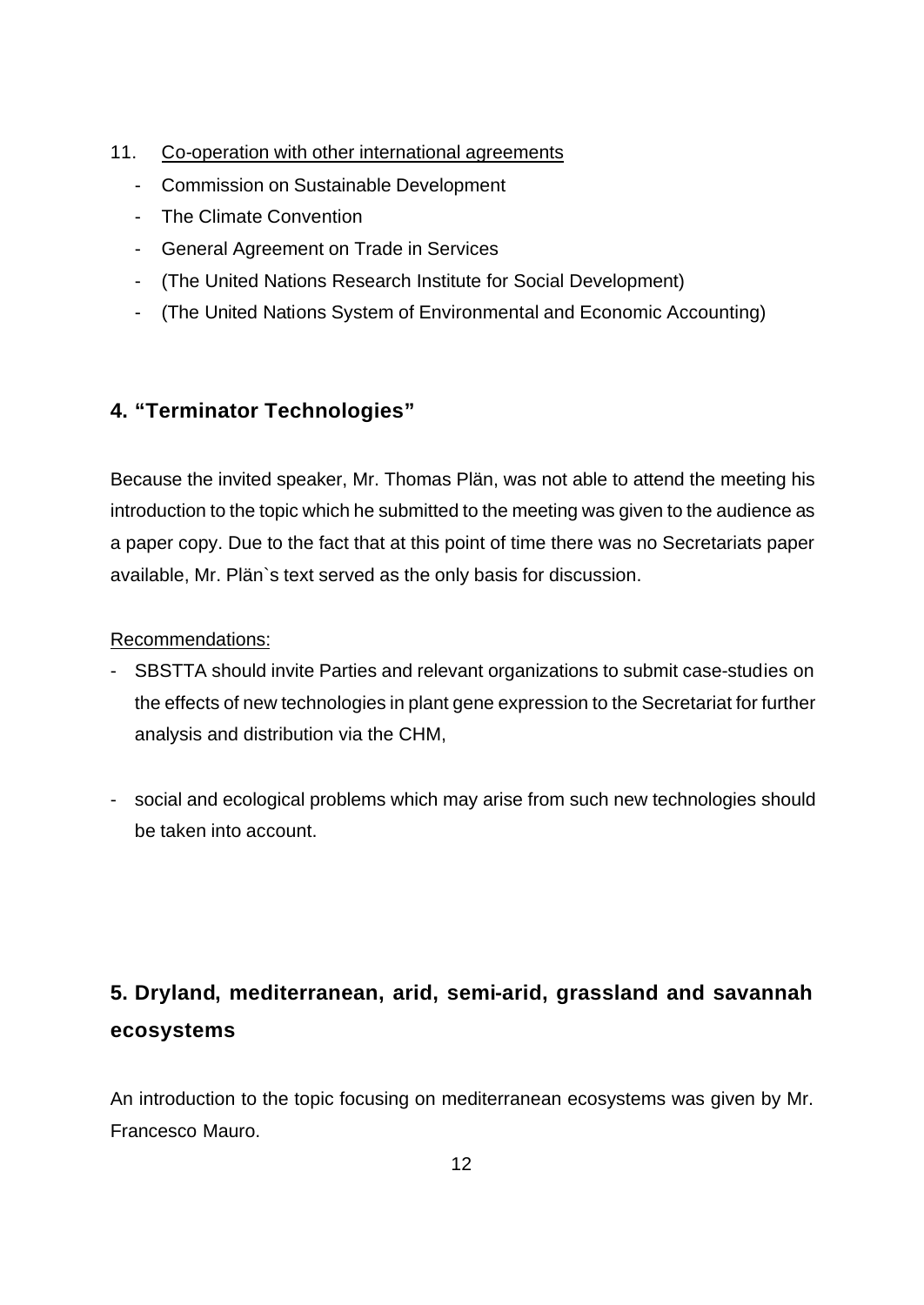The participants found the Secretariats paper on the topic helpful as a general background document but missed facts on the status, trends and threats of biodiversity in these ecosystems. An analysis of existing gaps and needs for further research should have been included in the secretariats paper. In addition it was agreed upon that more precise and action oriented recommendations are needed.

#### Recommendations:

- A liaison group should be established to assist the Secretariat in the further elaboration of the topic,
- because of the huge variety of ecosystem types subsumed under the agenda item, SBSTTA needs to clarify the overlappings and differences to other thematic areas of the Convention (e.g. agrobiodiversity and sustainable use) taking into consideration that some ecosystem types can only be maintained by extensive use (like grazing),
- the ecosystem approach should be the framework for all further actions when dealing with the topic,
- because of the overlappings with other Conventions (e.g. Climate Change, Desertification Convention, Ramsar Convention, Bonn Convention etc.) which are in some cases further advanced or more specialized in their work programmes, SBSTTA should co-operate with their respective scientific bodies (e.g. identify actions in other conventions pertaining to the different classes of dryland ecosystems, analyse related activities, needs and combine this with the timeframes and finances of other work programmes of the CBD and other thematic areas),
- Parties should submit case studies on conservation and sustainable use of dryland ecosystems to the Secretariat to have a variety of examples of best practices.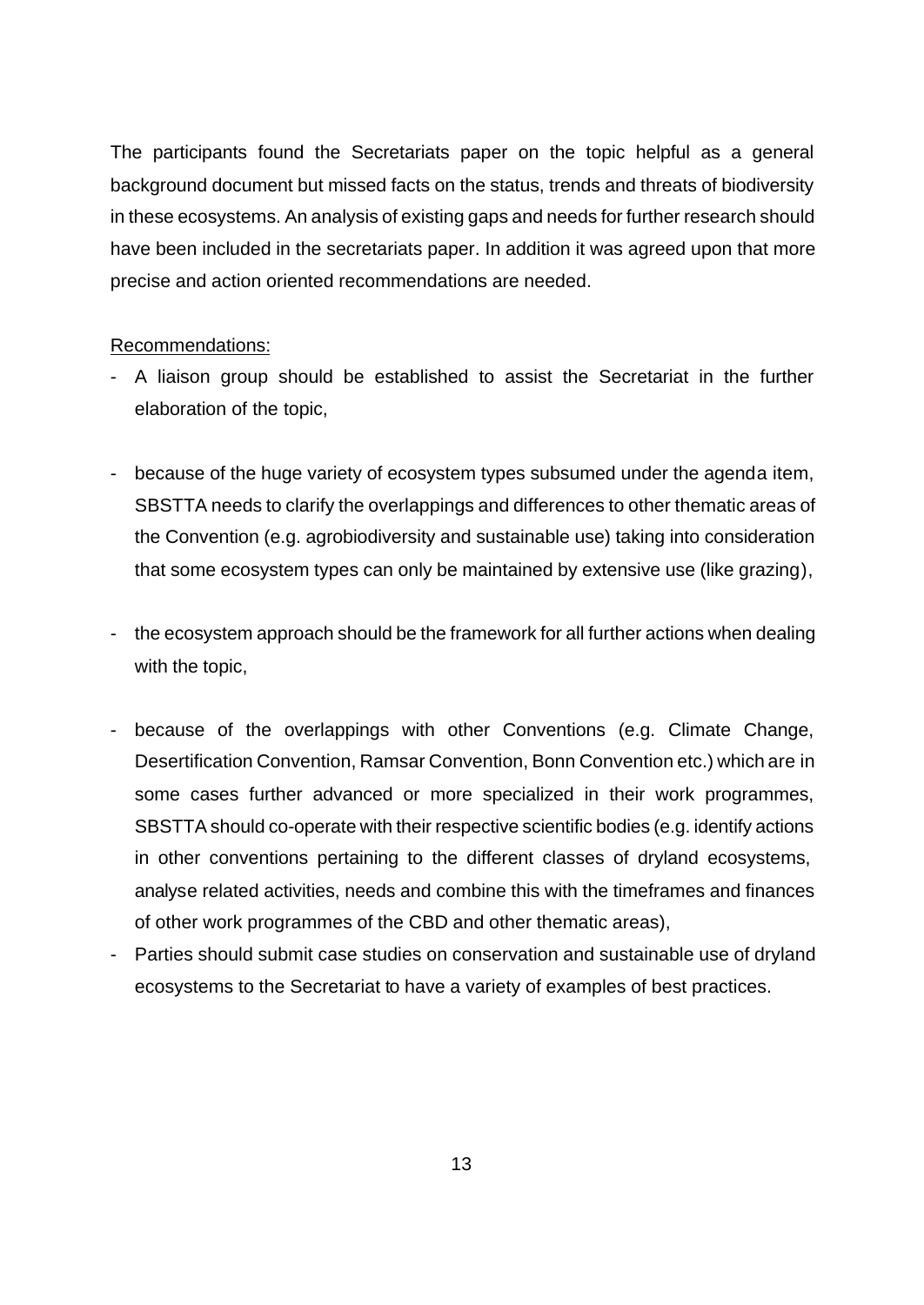#### **6. Biodiversity Impact Assessment (BIA)**

There was a controversial discussion on the definition of Biodiversity Impact Assessment. Some participants defined the Biodiversity Impact Assessment as a subdivision of the Environmental Impact Assessment (EIA) restricted to biodiversity, others wanted to have socio-economic factors to be taken into account as well.

Even if Biodiversity impact assessment is seen solely on a biological scale two possibilities have to be distinguished:

If biodiversity is considered as part of the environment it is only a subtype of the usual environmental impact assessment. On the other hand biodiversity may also be the active impact factor (e.g. invaders, unusual population growth or diminishment, change of biodiversity patterns). In this case a special, different type of impact assessment is necessary. In one case biodiversity is the object of an impact, in the other case biodiversity is the subject (the active part of the impact).

#### Recommendations:

#### SBSTTA should

- agree on a clear definition of Biodiversity Impact Assessment,
- underline the importance of Strategic Impact Assessment and further elaborate on the topic,
- recommend SBSTTA-5 to advise Parties to include information on BIA in their national reports or make them available via their national CHM.

The Secretariat, with the help of a liaison group, should

- analyse the relevant chapters of the national reports and the EU report on existing legal instruments and to carry out a comparative study on the methodologies used. Conclusions thereof should lead to the development of guidelines for Biodiversity Impact Assessment to be approved by COP,
- develop a demand-driven approach to what extent a Biodiversity Impact Assessment has to be done (e.g. down to the subspecies level when important for conservation purposes).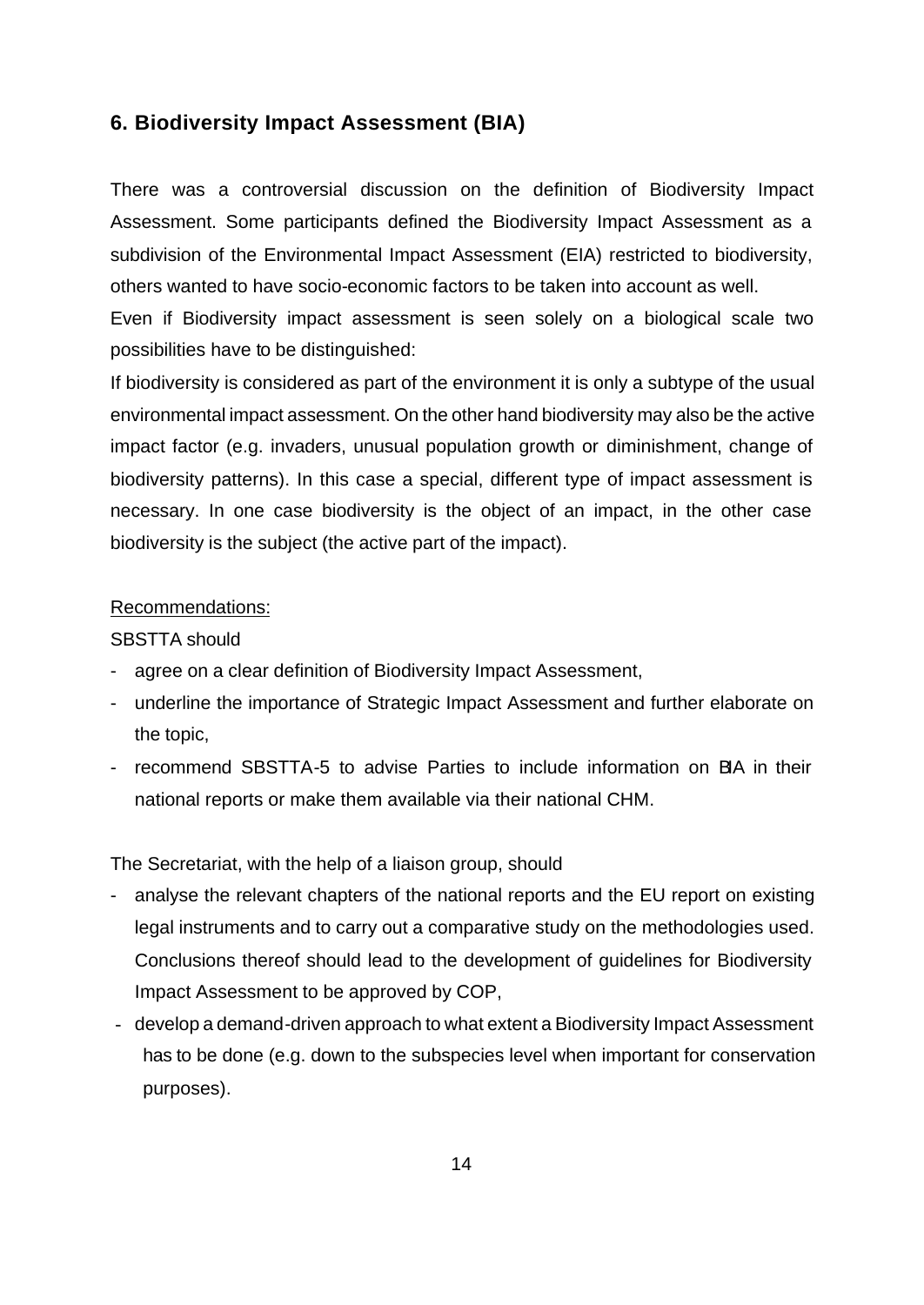## **7. Ad hoc technical expert groups**

An Introduction to the topic was given by Mr. Horst Korn, evaluating the contents of the Secretariats paper and its implications. The differences between "ad hoc technical expert groups" and "liaison groups" were pointed out.

For the time being the disadvantage of ad hoc technical expert groups is that they can only start working after COP-5. Since the work should progress more quickly other means should be used right away (e.g. liaison groups) and eventually taken over by ad hoc technical expert groups.

For further specification of the terms of reference of the ad hoc technical expert group on alien species see chapter 2 of this report.

#### Recommendations

SBSTTA should

- request the secretary general to invite liaison groups to help him elaborating the topics foreseen for ad hoc technical expert groups. After approval of the terms of reference for the ad hoc technical expert groups by COP-5 work should be taken over by them.

Cross sectorial issues, like "alien species" should be given priority.

The topic "Drylands, meditarranean, arid, semi-arid, grasslands and savanna ecosystems" should be taken care of in cross-cutting issues.

Work on Indicators and the "Ecosystems approach" should be dealt with in liaison groups to start work right away.

Work on coastal and marine biological diversity should be dealt with in an ad hoc technical expert group with two subgroups and not on two as stipulated in the respective COP-4 decision.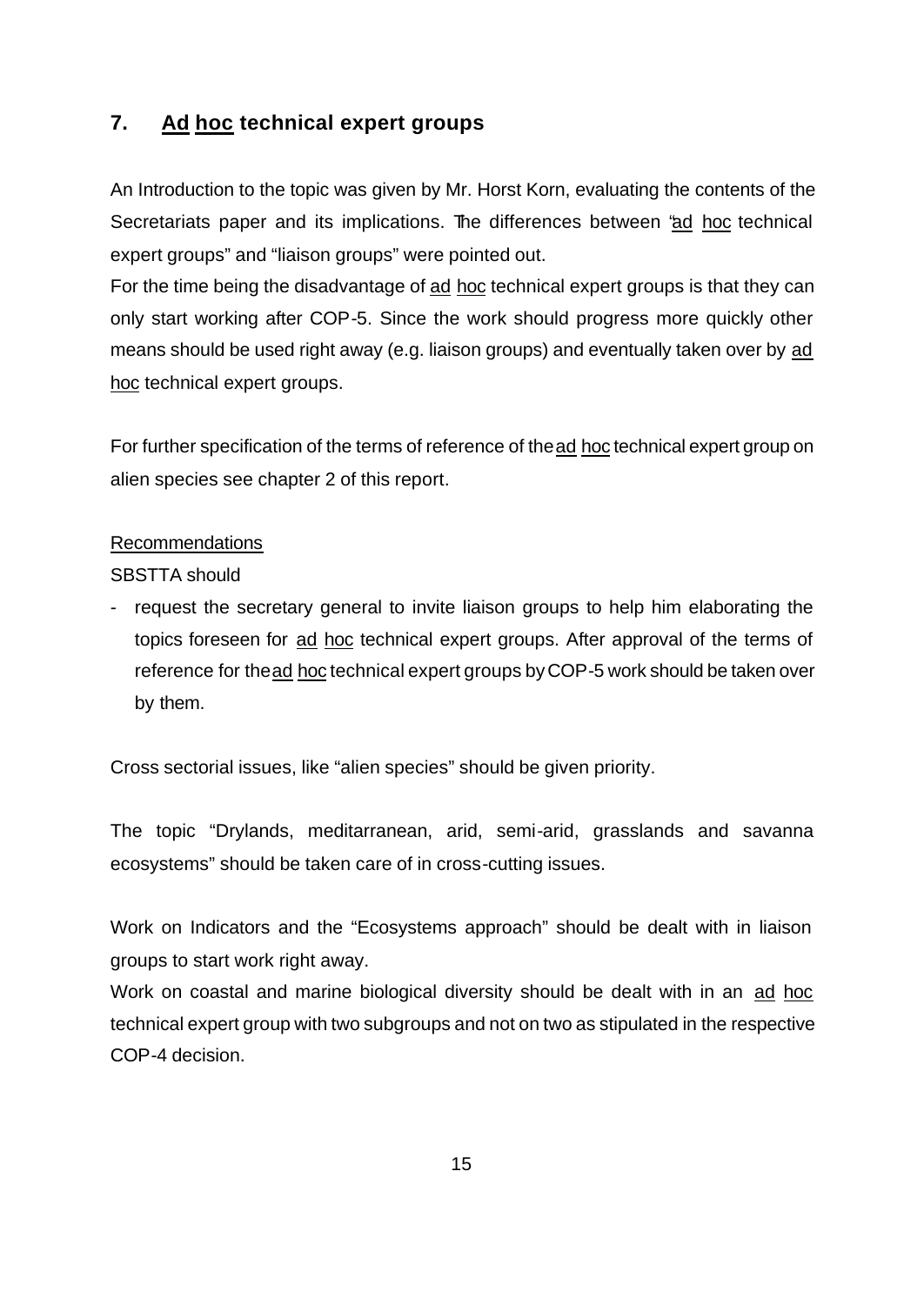TORBJÖRN EBENHARD

Swedish Biodiversity Centre & Swedish Scientific Council on Biodiversity

## **The Global Taxonomy Initiative**

#### **An introduction to the GTI**

The UN Convention on Biological Diversity (CBD) covers all aspects of biodiversity. For many of these issues, taxonomy is fundamental. The Convention stresses the need to identify and monitor biodiversity, the need for environmental impact assessments, as well as the fundamental need to sustainably use biological resources. For all these issues, and for many others, such as bioprospecting, taxonomic knowledge is a necessary basis.

However, a global crisis is currently affecting taxonomy as a science. There is a serious lack of funding for taxonomy. Research in taxonomy is declining, and taxonomists have been proposed as an endangered profession. The number of taxonomic experts, teachers and students decrease steadily. Many museums and other institutions lack resources to maintain and develop their collections of specimens. The crisis is obvious in many Western countries, but even more so in most developing countries, where the needs are most prominent. The crisis is due partly to difficulties in communicating the need to use taxonomic knowledge in applied fields. There is thus a need to facilitate the identification of priority issues and possible actions to support taxonomy.

At CBD COP4, the Parties to the Convention decided to establish a Global Taxonomy Initiative (GTI, Decision IV/1/D). The issue of taxonomy had previously been discussed at several COPs and SBSTTA meetings. The GTI will focus on identifying the needs for taxonomy and propose appropriate action. To a large extent, the GTI has been furthered by national organizations and agencies outside the CBD process, especially so at expert meetings in Darwin (Feb 1998) and London (Sep 1998). The Darwin meeting resulted in the Darwin declaration, that suggests action to be taken within the GTI by CBD, GEF,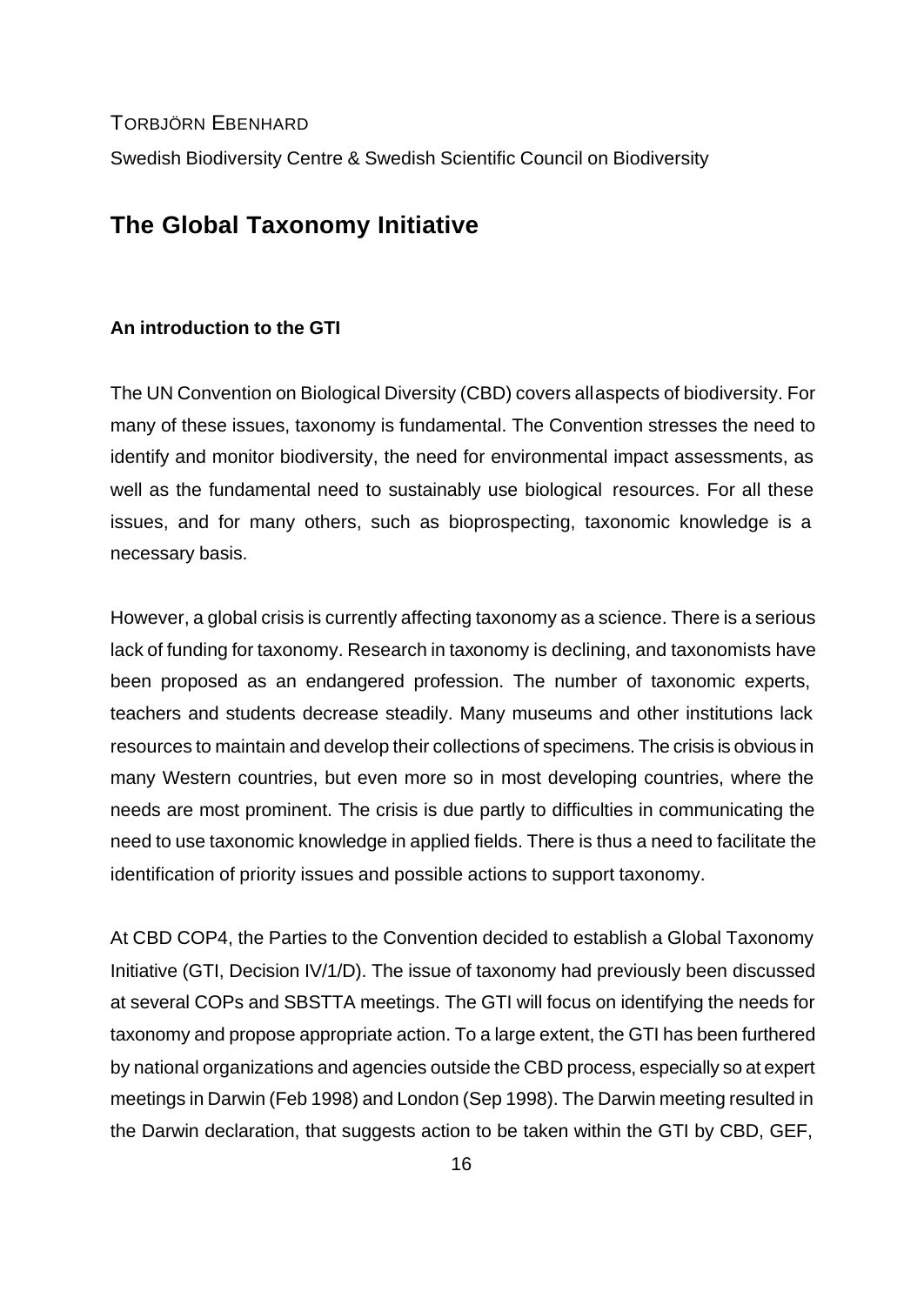national governments and institutions. These suggestions were largely incorporated in Decision IV/1/D. The London meeting elaborated on the role of the GEF and suggested a number of framework projects for taxonomy to be funded by the GEF.

The Global Environment Facility (GEF) is obviously a very important driving force for the GTI, since two COP decisions have designated GEF as the primary funding agency for taxonomy, especially regarding capacity building in developing countries. The GEF still needs further guidance in its role within the GTI, especially concerning priorities among kinds of projects to be supported.

At the CBD level the GTI includes the erection of a position for a dedicated Taxonomy Programme Officer at the Secretariat, to coordinate CBD activities within the GTI and to assist national governments in their work. The development of the Clearing House Mechanism (CHM) as a taxonomic information system is essential.

The GTI is also directed at national governments and institutions, suggesting action to be taken. At the national level this includes developing a infrastructure for national collections, providing stable financial situations for taxonomic institutions, providing training programmes as well as job positions for taxonomists, enhancing the availability of taxonomic information and to encourage partnerships between developed and developing countries.

At the institutions level the GTI includes the development of national priorities in taxonomic needs, consideration of the needs of a wide range of users of taxonomic information, establishment of mechanisms for stable nomenclature, consortia for regional projects and bilateral training and research programmes.

Sweden has decided to support the implementation of the GTI in developing countries. The Swedish Scientific Council on Biodiversity, supported by Sida, has launched a three year project in support of the GTI, with a total funding at about 500,000 USD. Together with Australia, Sweden is thus providing funds for a Taxonomy Programme Officer at the Secretariat. The project will also fund regional taxonomy conferences in Africa and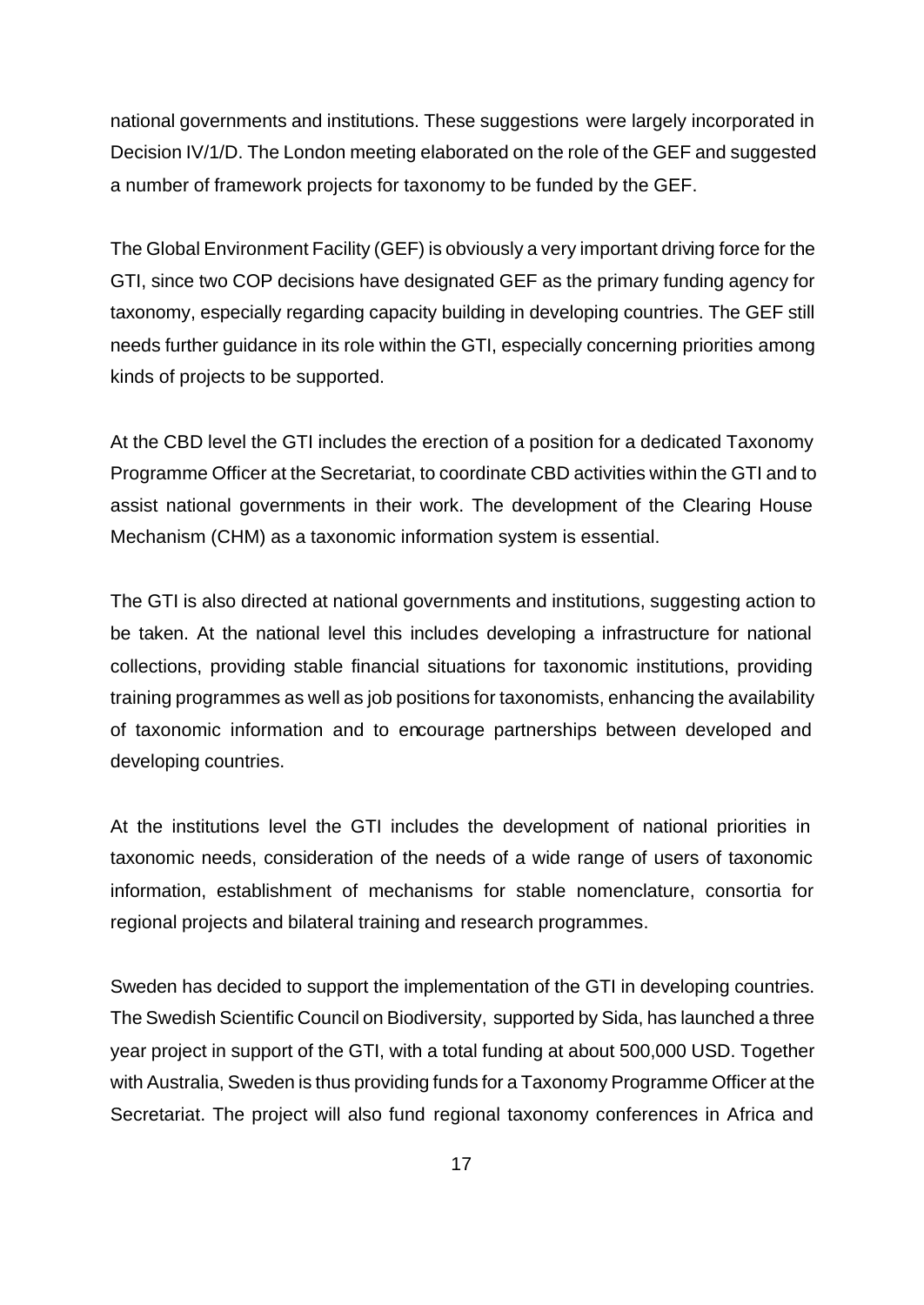Central America, encouraging national and regional priority settings and facilitating the formulation of projects to be supported by the GEF.

Sweden envisages the GTI to develop during the next three years, with regional taxonomy meetings taking place beginning late in 1999 and continuing through 2001, followed by a global meeting in 2002. It is especially important to point out the need for a European regional meeting; the taxonomic impediment is evident also in Western countries. The regional meetings should result in GEF applications that may initiate action in 2000. This processes should be coordinated and monitored by the Secretariat, and the Programme Officer will hopefully be employed within a few months. Implementation of actions suggested at the national and institutions level should start immediately B there is no need for further CBD decisions.

The Secretariat Note SBSTTA/4/6 describes the GTI process and suggests issues to be dealt with by the SBSTTA a t its June meeting. The secretariat calls for amplification and operationalization of the COP Decision IV/1/D, with the development of a practical action plan. It is especially important to prioritize among all suggestions for action that has been put forth. The secretariat sees the need for tools to assist implementing CBD provisions, tools for information dissemination, tools for creation/strengthening of infrastructure, and a framework for development of training programmes. A liaison group is suggested, to assist the Programme Officer. The secretariat also would like SBSTTA to compile and prioritize among suggested framework projects for funding by the GEF.

#### **Points raised in the workshop discussions on the GTI**

#### *The taxonomic impediment*

How can stability of nomenclature be achieved? Cannot be implemented easily for practical and theoretical reasons; the progress of research in systematics should not be suppressed, since changes in nomenclature reflect new approaches and theories in phylogenetics.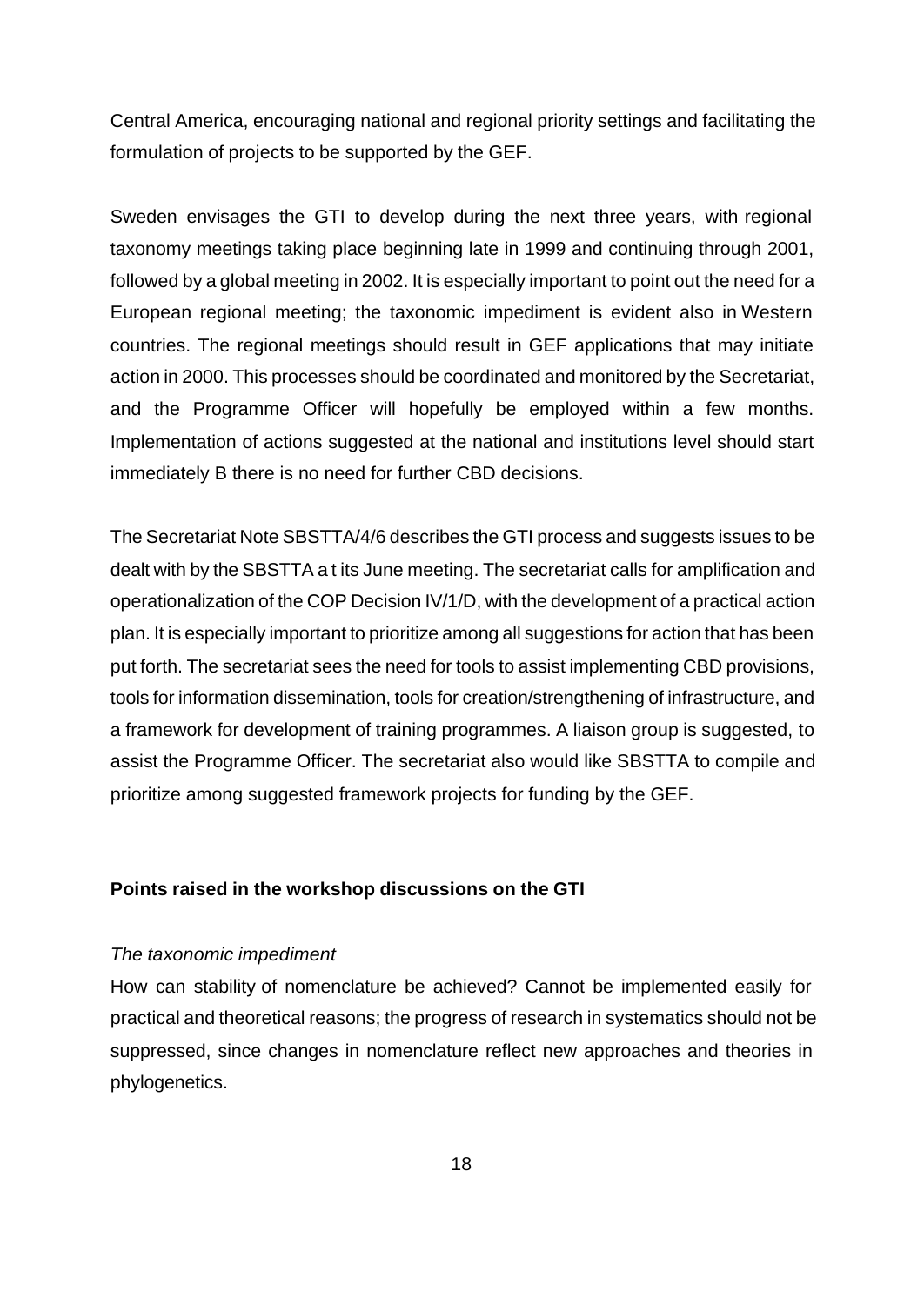Contact and encourage the Commissions for the International Codes of Nomenclature (separate for plants, animals, fungi etc) to cooperate and to work out a unified and simplified code for all "higher organisms" (exclude bacteria and viruses B too complicated due to different species definitions). Details of the naming procedure should be made easier (no linguistic correctness of latinization, delete the names of revising authors in botany).

Most important, restrict publication of new names/taxa to a limited number of scientific periodicals. Do not accept publication in local, unknown, non-refereed, over-specialized journals in rare languages. Descriptions should be made in the actual lingua franca of science, English.

Regional or taxon-based revisions of high standard should be encouraged and supported (technical assistance, travel expenses, printing, distribution). They contribute more to stable nomenclature than any other simple measure. This also raises the question of job opportunities and manpower. Revisions can never be done within a 1-2 year project position. Quite a number of "corner-stone" taxonomists must be available for this "administration of names" and the subsequent use of the knowledge.

The number of job positions needed is frequently under-estimated. Even a good longterm employed taxonomist administers only 2000-5000 species (maximum). Given that 1.75 million species have been described so far, and perhaps 20-100 million remain to be discovered, the present number of job positions is insufficient to meet the needs.

Training of taxonomists is useless without providing attractive job opportunities. There is quite a number of skilled but unemployed young taxonomists. Details concerning the curricula of training and education programs should be discussed, since the typical traditional museum-related type of taxonomist is often unable to cope with the needs for cooperation, databanking, presentation and public awareness.

Avoid repetition of work through regional cooperation and distribution of work. If work is based on small geographical territories (such as German countries) it is repetitive, but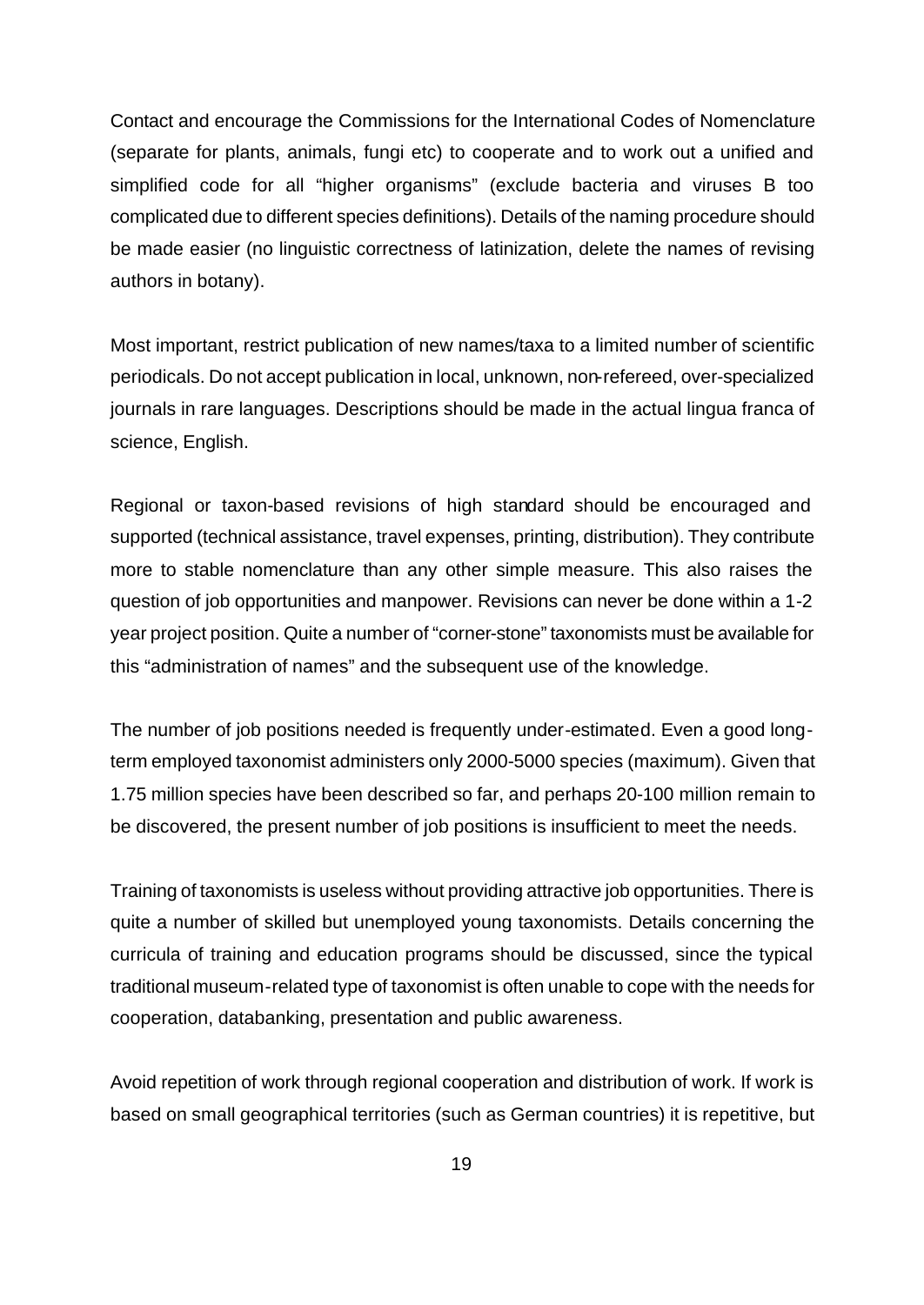also under-financed. Regions might be Scandinavia, British Islands, central Europe, West and or East Mediterranean, Eastern Europe. Within this framework only one specialist is needed for each main taxon. He/she should be sponsored and enabled to fulfill his/her tasks.

For practical reasons the species level should be the base for research, administrative and conservation work. For special questions and problems we also need to use the subspecific level, or even population level. This may be the case regarding hybridization, invading species, genetically modified populations, hidden intraspecific polymorphism (e.g. sturgeons, cod, salmon and other fish species, also in plants where cultivated stock may replace wild populations), host-related subspecies in parasites, polymorphisms of different kinds, marginal populations etc.

Marketing the products of taxonomy. Demonstrate the indispensability of taxonomic knowledge, results, beyond the level of TV entertainment. Establish national biodiversity expert groups to coordinate research, projects, databanks etc, beyond the present interests of professional societies and fund-hungry institutions. The "rich" industrialized countries should sponsor developing countries in partnerships, e.g. EU for Africa, North America for Latin America etc.

#### *The Global Environment Facility*

The GEF and its process of application is still little known by individual scientists and institutions. Gap in communications, due to group interests.

## *Comments on the report "The Global Taxonomy Initiative: Shortening the Distance between Discovery and Delivery"*

The utopia of completeness in taxonomy should be given up. What we need is not complete, but sufficient coverage. A better balance needs to be achieved between the investment in time and manpower for taxonomy and the amount of results of use to persons outside a small expert group.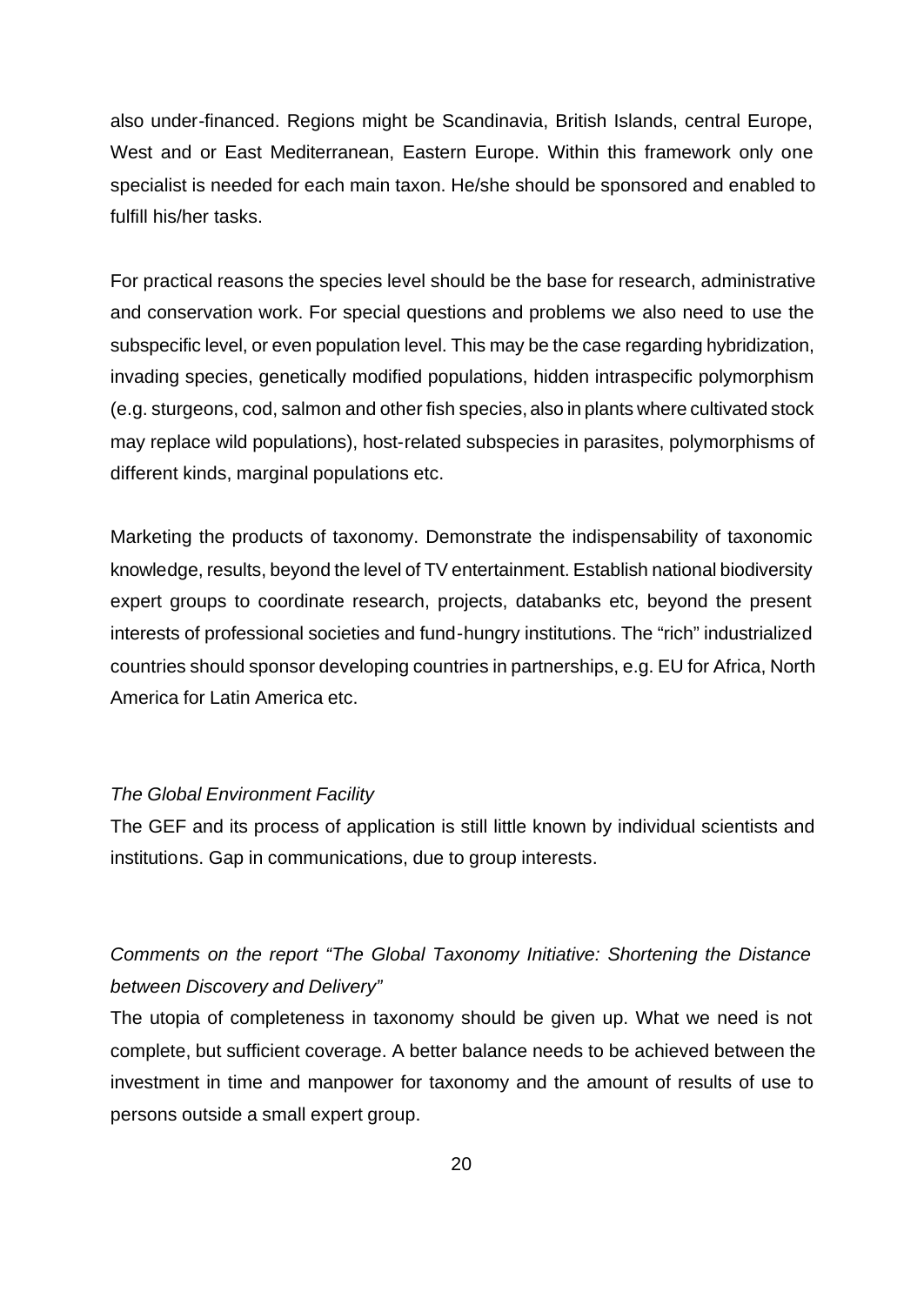Framework projects are useful for this purpose. They may cover urgent needs and provide data for practical problems to be solved.

Expert lists at international level (at least all of Europe) should be erected (basic information is already available) and, most important, be limited to active taxonomists.

#### *Components of the GTI: CBD level*

There is a need for a logical framework analysis of taxonomy within the CBD. What are the actual problems? What can be solved by the CBD process? What does already exist? New action must build on existing initiatives.

There is a need for a global directory of taxonomists.

Access to taxonomic information: Enhance libraries, encourage reading, enable collections to provide their material in databank frames.

CBD should facilitate the development of taxonomic tools needed for implementation, at the regional and national level, of other CBD provisions. Such tools include e.g. improved identification guides, utilizing the best information technology, and covering a wider range of taxa than is available today. Further, there is a need for a IT tool that can combine data of different kinds, e.g. specimen-based museum data, inventory data, habitat-related data, preferentially in a GIS-environment.

CBD should address the problem of taxonomy in relation to access to genetic resources and intellectual property rights. At this moment, taxonomic research is impeded in many countries by restricted access to genetic resources. This is counter-productive to the aims of the Convention regarding sustainable use, since there is a great need for taxonomic research on plants and animals that constitute resources. Taxonomy should rather widen its scope to descriptions of ethnological and traditional use of species.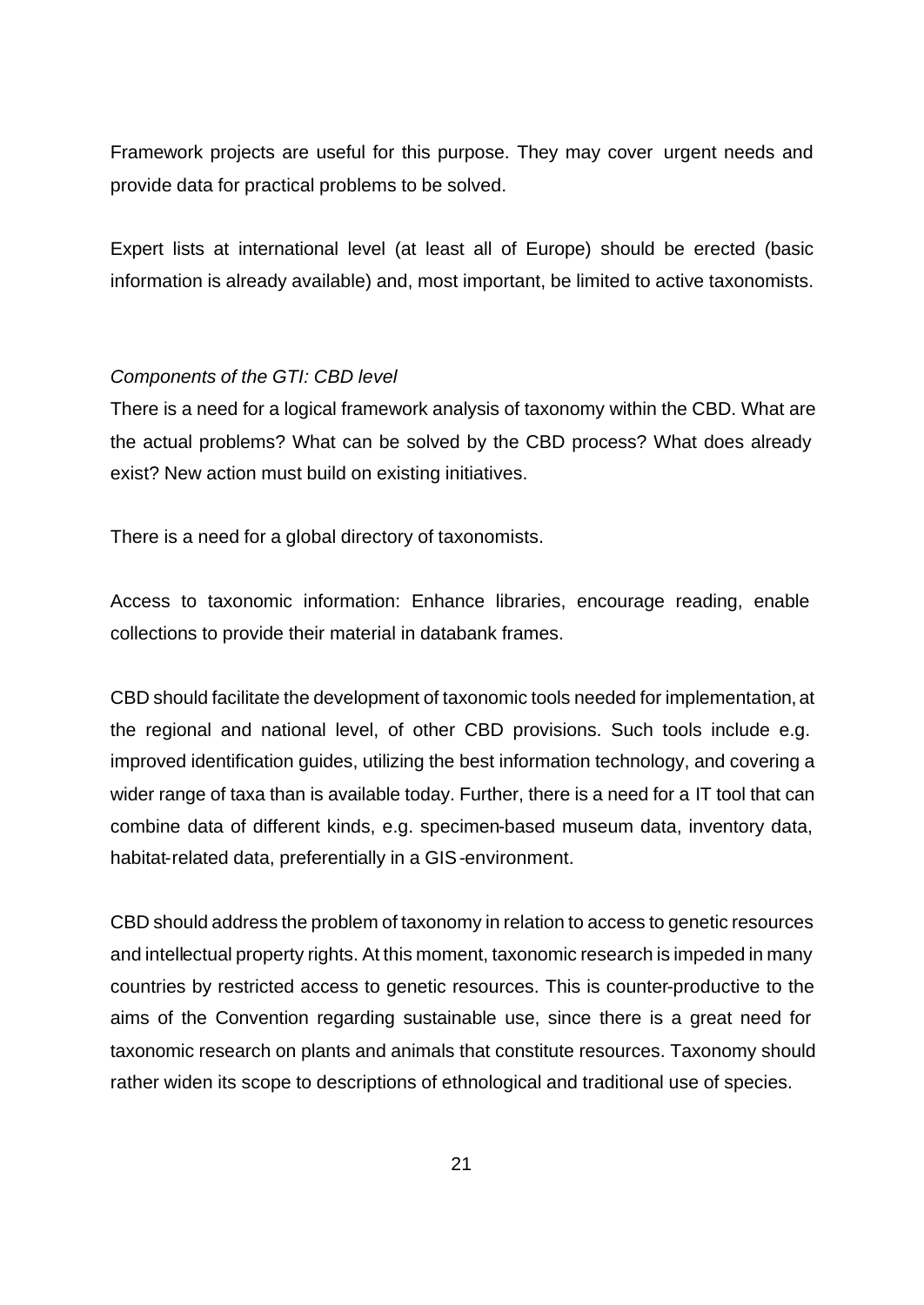The CBD Clearing House Mechanism should be developed further to serve as a gateway to taxonomic information systems, building on initiatives such as Species 2000 and the OECD Global Biodiversity Information Facility. The relationship between CHM and GBIF should be formalized, and GBIF should receive clear instructions on the needs of the CBD.

The job description for the Taxonomy Programme Officer at the Secretariat should include the following:

- Compilation of taxonomic needs and activities described in existing national Action plans for biodiversity.
- Facilitation of further needs assessments in developing countries, including guidelines for needs assessments, ways to integrate taxonomy in a national strategy, identification of demands for taxonomy in other activities.
- Coordination of regional activities, assisted by a small liaison group.
- Compilation of national reports on taxonomic information systems in place. This requires a request for national reporting on taxonomy issues.

It would be valuable to have a report from GEF on activities carried out and being planned regarding the GTI and taxonomy in general.

#### *Components of the GTI: National level*

There is still a need to disseminate the importance of taxonomy for development and economy to the political level. Taxonomists at museums and other institutions should contribute to this process by demonstrating best examples of applied taxonomy. There is also a need to inform politicians about the taxonomic impediment, explaining why taxonomists and institutions presently may be unable to provide the taxonomic services required for implementing the CBD.

There are many small but valuable and indispensible museums and private collections that are not sufficiently accessible, supported or active. This problem must be presented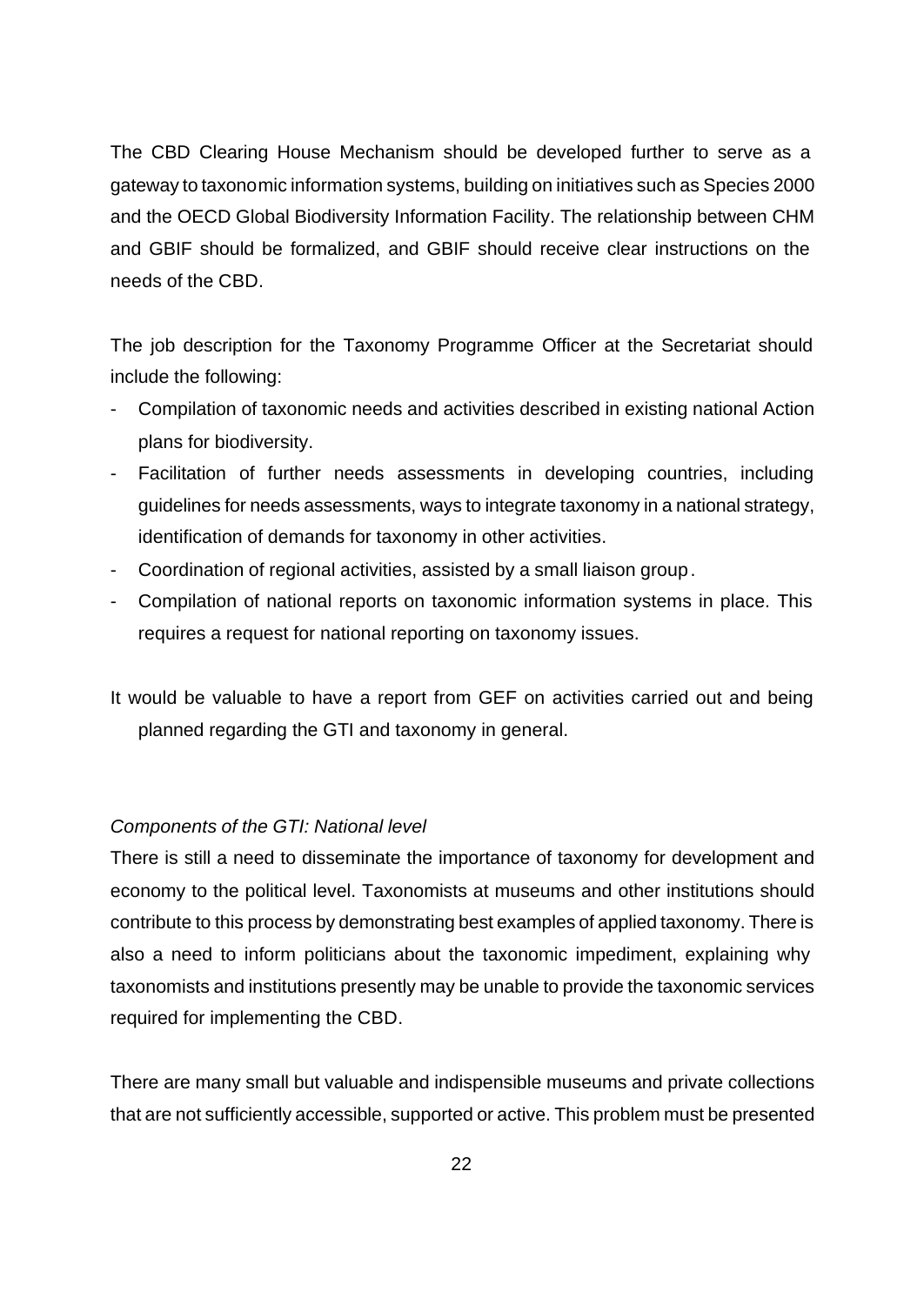to responsible people at high positions. Funds must be established to activate this treasure. This is part of the responsibility of the developed countries that house material (types, documentation etc) collected in other countries. Access and research must be supported.

There is a need for taxonomists to market their products, and for potential users of such products to clearly formulate their needs. Decisions regarding infrastructure building and training must be demand driven.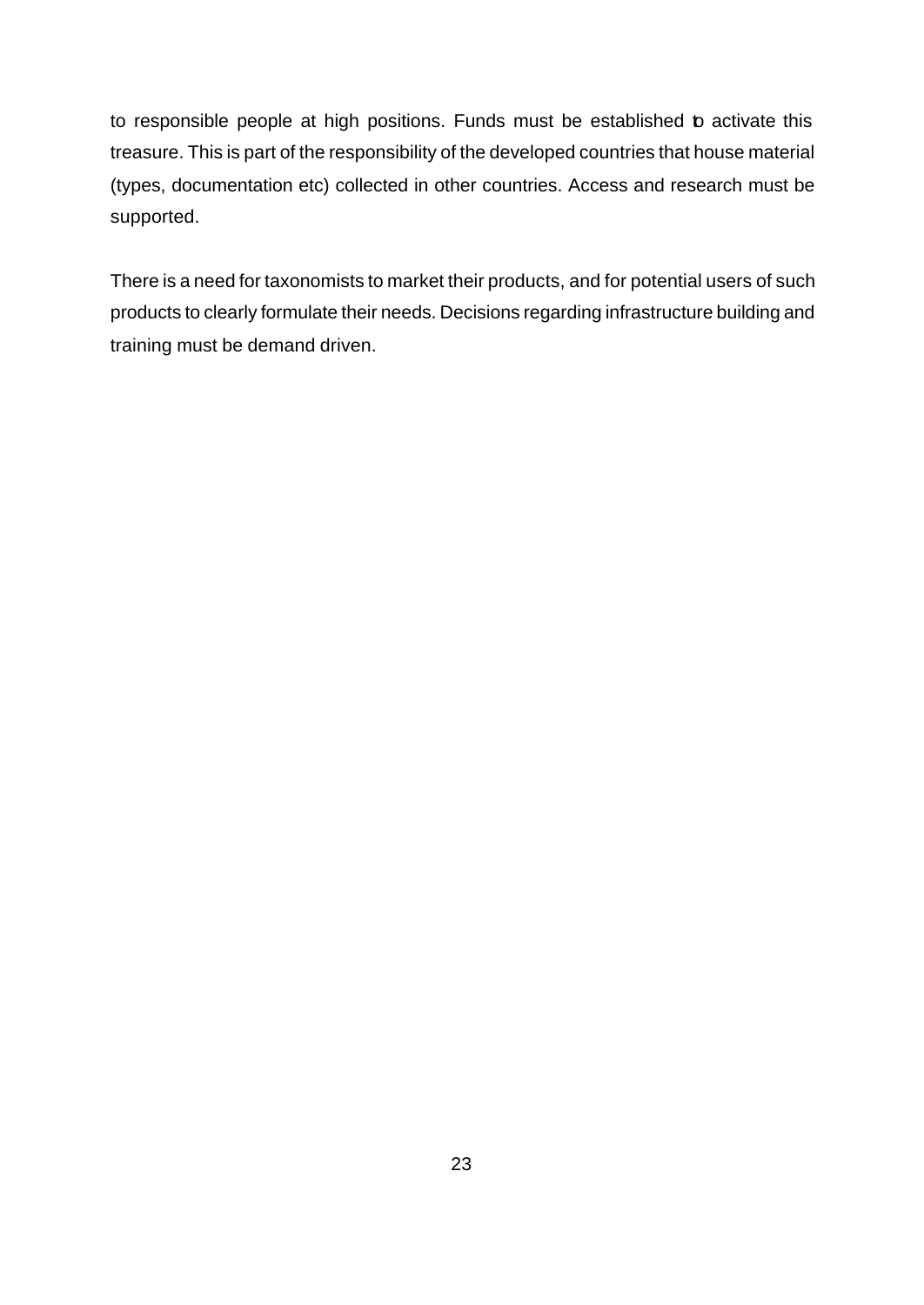ULRIKE DOYLE Federal Environmental Agency, Germany

# **Prevention of Impacts of Alien species, Introduction to the Global Invasive Species Programme (GISP)**

#### **Problem acknowledged**

The mixing of faunas and floras caused by people carrying species across biogeographical boundaries has, along with habitat destruction, been a major cause of extinctions throughout the world since the beginning of intercontinental trade. Invasive species are, next to habitat destruction, the most serious threat to autochthonous biodiversity, especially in isolated ecosystems (e.g. islands, catchment basins). Apart from their impact on all levels of biodiversity, they are also an increasing risk for economic, medical and ecological damage. There is still a lack of consciousness and therefore information has to be provided to the public, administrations, and users (professional, private) of biodiversity.

There is a time lag between the introduction of species and the beginning of their spreading or establishment. The number of invasive (i.e. established alien) species will therefore increase further, even if no new species are introduced.

The taxonomic impediment becomes very obvious concerning the identification of alien species.

Invasive species are a new category for international agreements.

#### **Classification / typology**

An alien species (introduced, non-indigenous, exotic, neozoans/neophytes) is a species (incl. sub-species or lower taxa) occurring as a result of human activity in an area or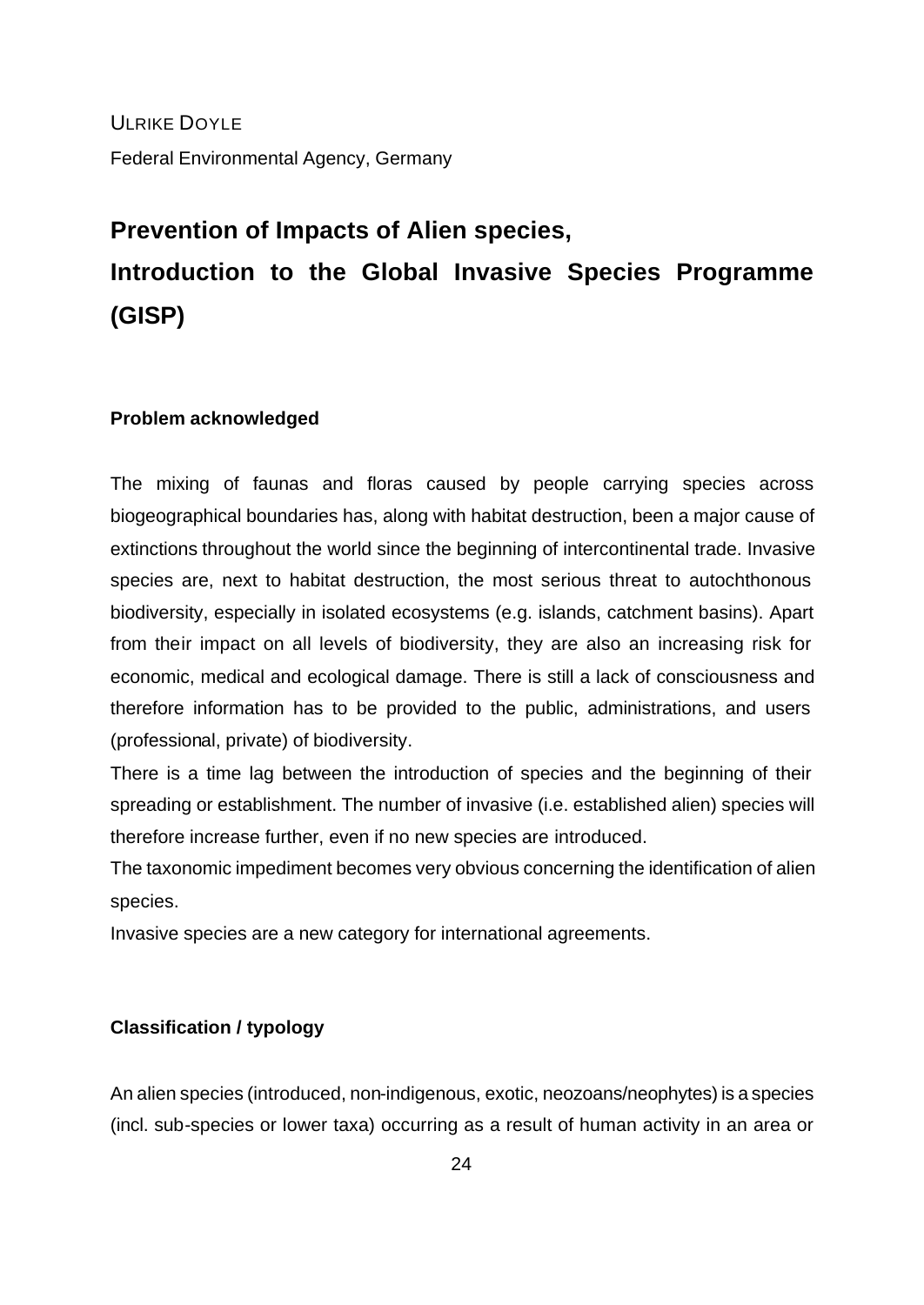ecosystem in which it is not native. Not every alien species becomes a threat for biodiversity. The proportion of exotics that cause serious trouble is difficult to estimate, but there exists a very rough rule of thumb called the "tens rule".

#### **Relying on proposals of IUCN**

The "Draft IUCN guidelines for the Prevention of Biodiversity Loss due to Biological Invasion" are supported. However, they do not take into consideration the impacts of biological invasions on human health and on economy.

#### **Expert group**

In April 1999 a Regional Expert Group "Invasive Species" was constituted in Berlin, establishing a partner for administration and conservation and a focus for interested scientists.

#### **Regulation**

Recommendations which should be emphasized:

- establish expert group
- encourage scientific research in all major taxonomic groups and all types of ecosystems
- encourage research in managment of invasive species:
	- a) prevention of import
	- b) development of risk and cost assessment for deliberate introductions
	- c) control of invasive species already introduced in case of negative impacts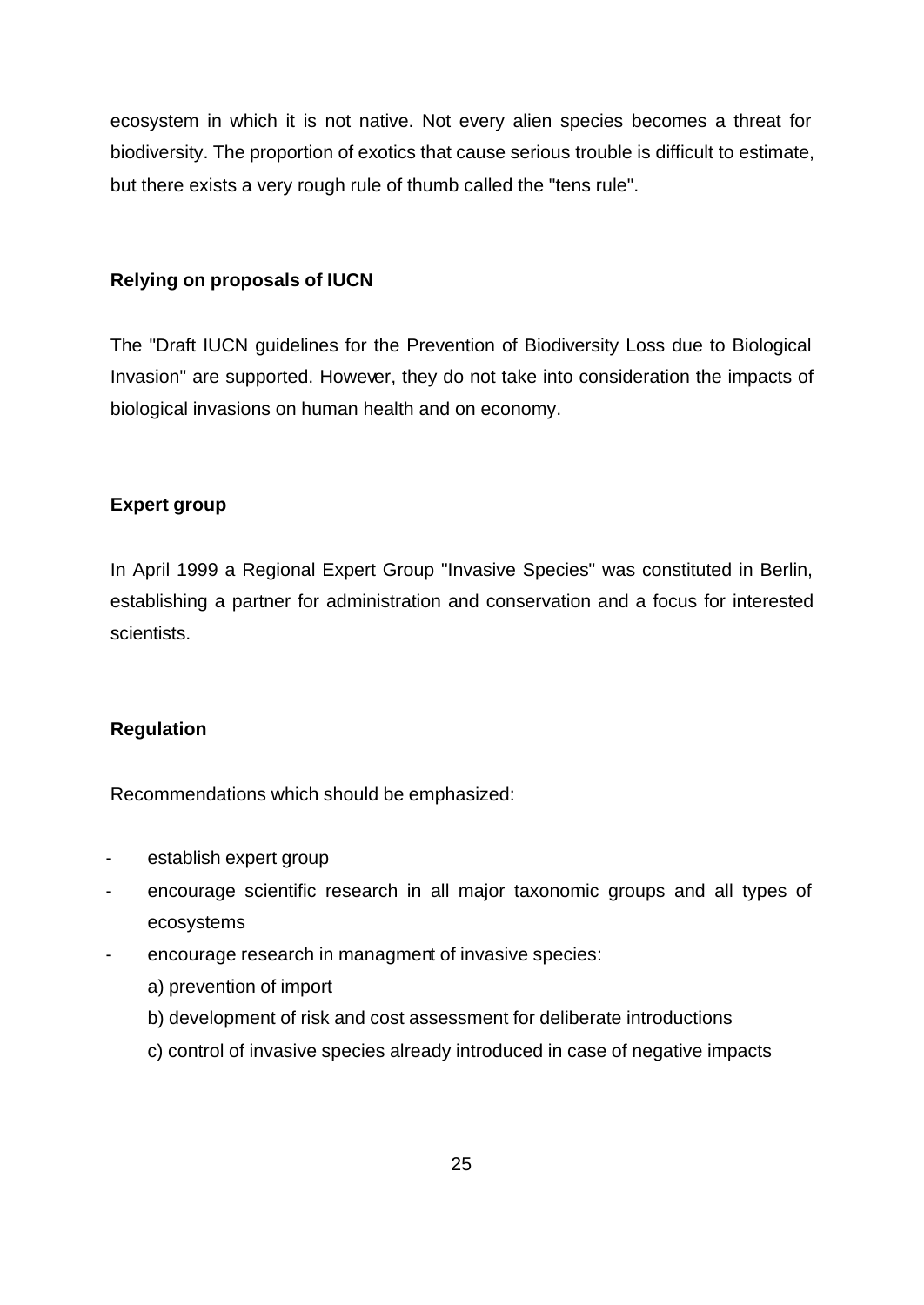## **Modes of regulation**

- a) Public information
- b) Harmonization of sectoral legislation (on a national level)
- c) Cooperation of international agreements pertaining to the alien species problem (e.g. FFH directive, CITES, etc.)
- d) Development of guidelines
- e) Liability

For further details see:

UMWELTBUNDESAMT (Eds.) 1999: "Alien Organisms in Germany" - Documentation of a Conference on 5-6 March, 1998. - Texte 18/99 des Umweltbundesamtes, 142 pp. ISSN 0722-186X.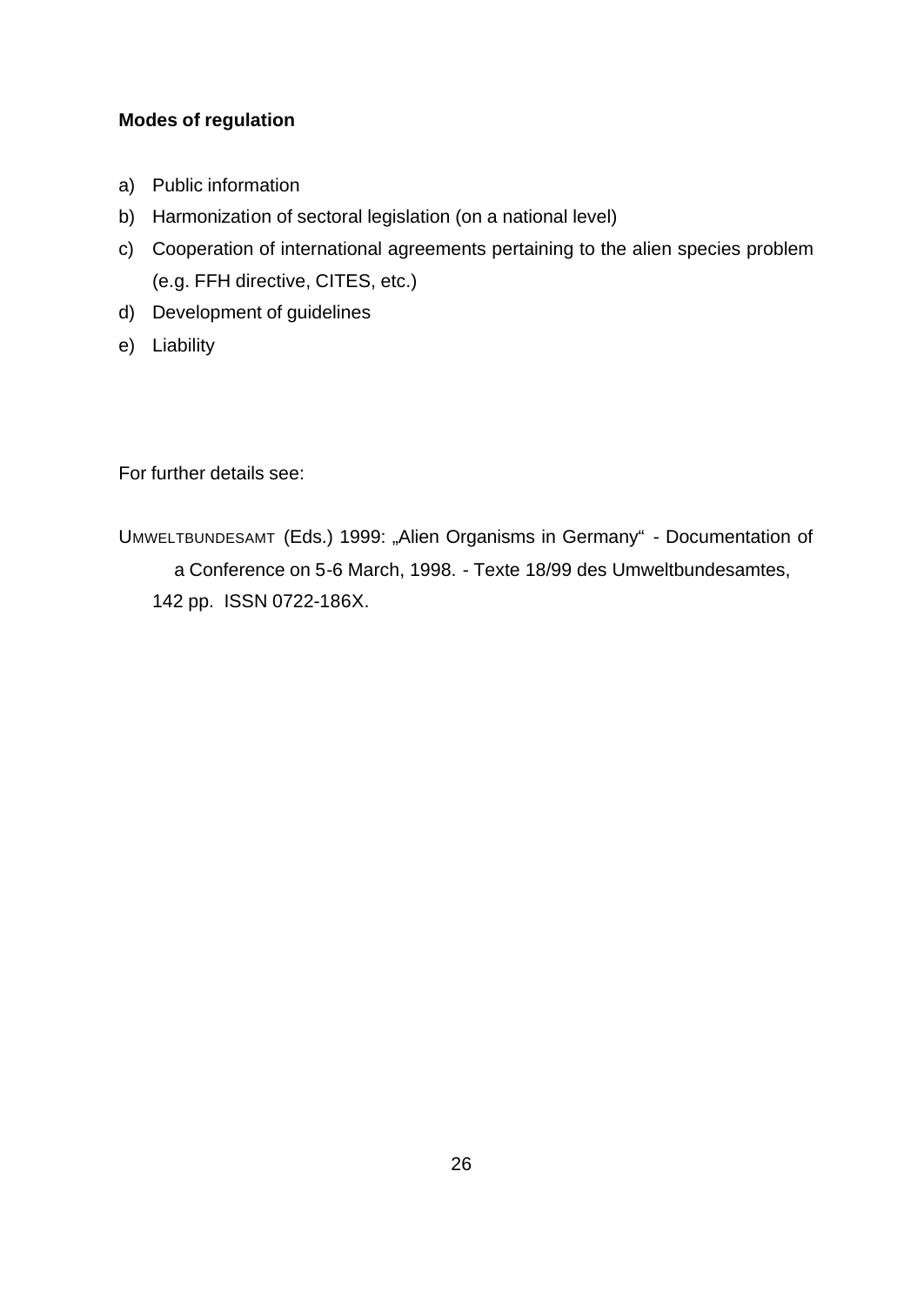THOMAS PLÄN IBN - Institute for Biodiversity, Germany

# **"Terminator Technologies"**

## **Instead of a foreword**

CGIAR has decided against using "Terminator Technologies" in its breeding materials:

- 1. the potential risk that seed sterilization may spread to surrounding crops through pollen,
- 2. the possibility that sterilized seeds might be sold or exchanged from planting
- 3. the importance of farm-saved seed, particularly to resource-poor farmers,
- 4. potential negative impacts on genetic diversity
- 5. the importance of farmer selection and breeding fur sustainable agriculture.

## **What "Terminator Technologies" stand for?**

They are techniques to control a wide variety of input and output (= production and processing ) traits in crops. Some patents aim **to switch the plant's germination on or off**, e.g. the first patented "terminator technology" system TPS (Technology Protection System) of Delta & Pine Lands (D&PL) and USDA. TPS is a transgenic system comprised of a complex array of genes and gene promotors that is inserted into crops in order to prevent their seeds from germinating. The trait is inactive in the certified seed bought by farmers but becomes active at the end of the growing season. It affects the seed that is harvested, not the certified seed that is planted. Another example is AstraZeneca's Verminator technology that links plant growth and germination to repeated application of proprietary chemicals. Without specific patented chemicals, the plant does not grow.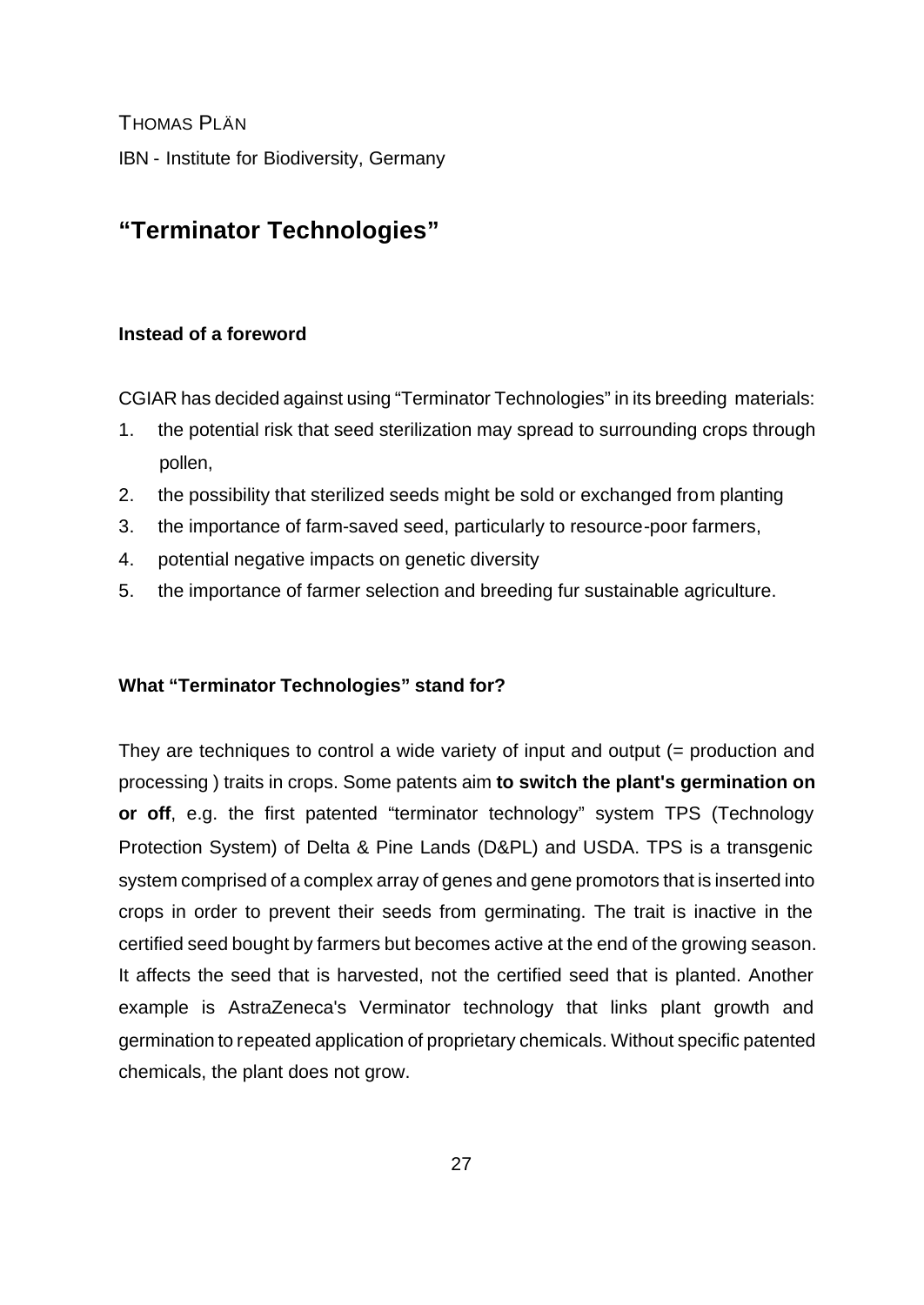Another "Terminator Technology" patent of Novartis aims at **genetic mutilation**, i.e. the deliberate disabling of natural plant functions that help to fight diseases. Genes which are natively regulated can be regulated exclusively by the application of a chemical regulator to the plant. Among the genes which Novartis can control in this manner are patented systemic acquired resistance (SAR) genes which are critical to fight off plant infections from many viruses and bacteria. Thus Novartis has created plants with natural healthy functions turned off.

## **Why "Terminator Technology" may be commercially interesting for seed companies? Are there technologies available serving the same aim?**

Seed companies have been searching for ways to boost their certified seed sales for many years now, and this new technology may be just what they've been looking for. It is a way for them to be rewarded for their technology investments of millions of dollars by impeding farmers to have the seed collected in fall and used in the next spring without paying to the biotech companies. It is argued that because of an increased possibility of a return on investment in breeding research, it should pay off to develop more improved varieties in a broader range of crop species.

It is not the first protection system to disable the usage of the seed produced. The most common type of protection system is hybrid seed production. Although primarily a system for increased yield via hybrid vigor, it is also a protection system. Hybrids are seen in many cross-pollinated crops such as corn, sorghum, sunflower and canola. Reduction in performance and changes from the parent seed leads to little saving of hybrid seed. Farmers have to purchase new seed each year to ensure quality.

There are, however, great difficulties in producing hybrids for self-pollinated species such as cotton, soybeans, wheat and rice. Therefore sterilizing self-pollinating crops is certainly the most lucrative trait for a seed company to develop. Terminator technoloies might give the seed biotechnology industry a reason to put more effort into improving self-pollinating crops.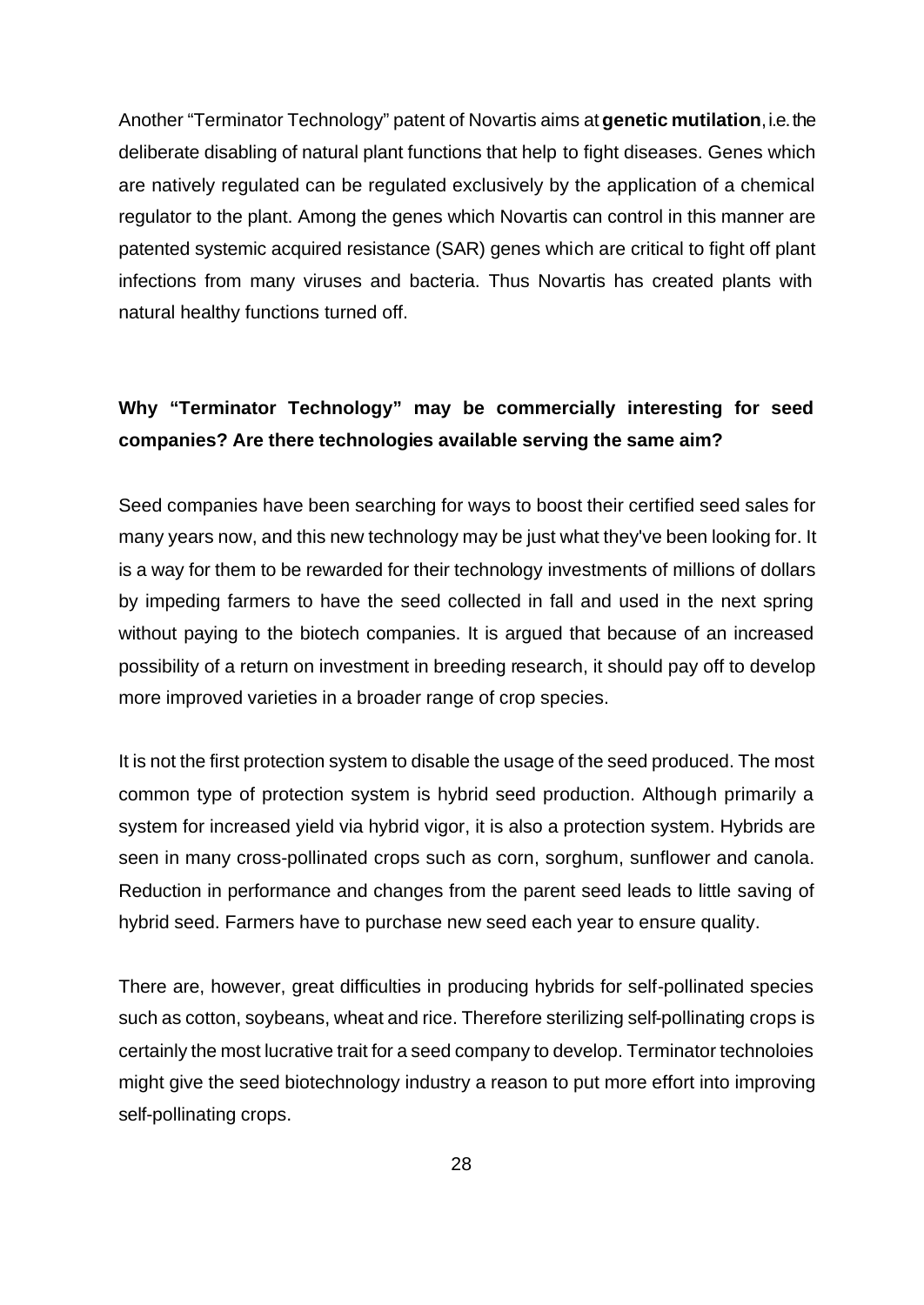A third way to secure biotechnology R&D investments for companies is to agree technology use agreements (TUA).

#### **What is the biotechnology of "Terminator Technologies"?**

In this method essentially a terminator gene (= germination inhibitor gene) is activated that produces a toxin that prevents seed germination. Besides the terminator gene, the D&PL/USDA-technology includes components of recombinase gene, blocking sequence, and a transiently active promoter. (Promotors control the spatial and temporal expression of genes by modulating their level of transcription). All these links are essential if the terminator chain is to work. Just prior to bagging, seed with the necessary genetic component of the terminator gene is treated with a chemical stimulant. After germination a series of actions trigger the sterility process which culminates in the terminator gene and transiently active promotor coming together to produce the toxin. The promotor is active only during the later part of seed embryo development.

The patented "Terminator Technology" of Monsanto selectively controls seed germination, wherein germination can be inhibited by expression of a germination inhibitor and, subsequently, germination can be induced via an inducible promoter that is operably linked to a germination restorer. Here the chemical stimulant induces germination by inducing the promoter that is operably linked to a germination restorer.

The Zeneca patented "Terminator Technology" comprises a recombinant DNA construct functional in plants comprising a disrupter gene encoding a product capable of disrupting cell function. This disrupter gene is being functionally linked to and controlled by an externally regulatable gene control region which includes a promoter which is inducible by the external application of a chemical inducer. If by this the promotor is induced a repressor protein is set free which inhibits the expression of the disrupter gene.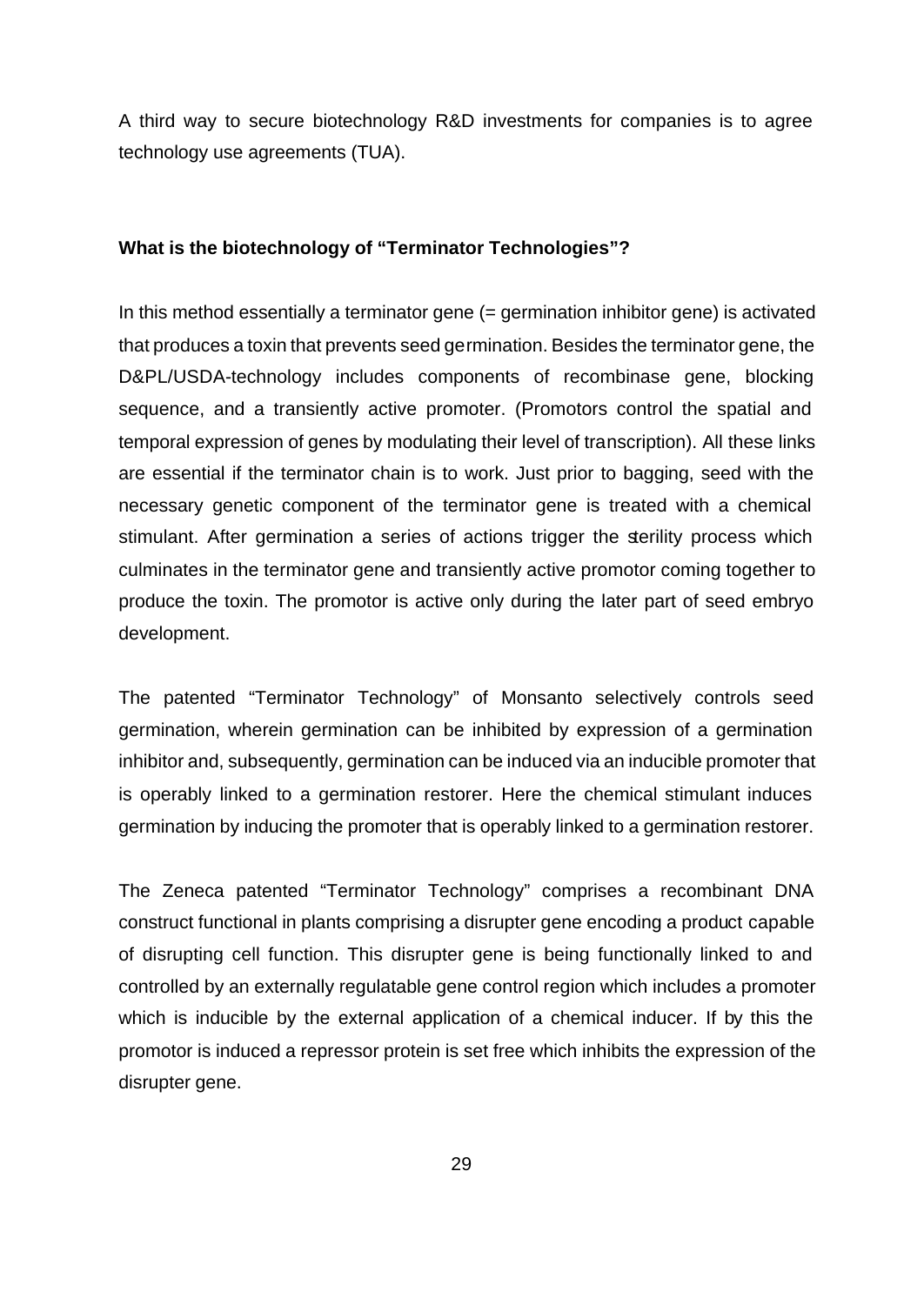#### **Who owns the property rights?**

The United States Department of Agriculture's Agricultural Research Service (USDA-ARS) and the Mississippi based seed company Delta & Pine Land (D&PL) together were granted a US patent (filed for in 1995) for the TPS technology in spring 1998. Two months after the patent was awarded, Monsanto signed an agreement to buy D&PL for 1.8 US billion. The takeover deal will likely close before the new year, after both companies get government and shareholder approval. Until then it is said, Monsanto does not have commercial access to TPS. D&PL says it is planning is to sell the process to other seed companies and make the technology broadly available. The USDA is moving to secure plant protection for its "Terminator Technology" commonly held with D&PL in 87 countries North and South.

Monsanto already has its own in-house, patented "Terminator Technology", which it says it will patent in a 89 countries.

AstraZeneca says it will patent its "Terminator technology" in 77 countries.

#### **Biosafety and biodiversity aspects**

D&PL states that TPS prevents the possibility of transgene movement and crossing to wild relatives. If TPS-pollen happens to pollinate flowers of a wild, related species, it is said to render the seed produced non-viable (i.e. it would not germinate).

In addition the non-viable seed produced on TPS-plants is said to prevent the possibility of volunteer plants. Thus, sterile, genetically modified seed cannot contaminate a gene pool.

According to D&PL there is no correlation between TPS and lack of genetic diversity.

But there are concerns that pollen flow from Terminator-sterilised crops will transfer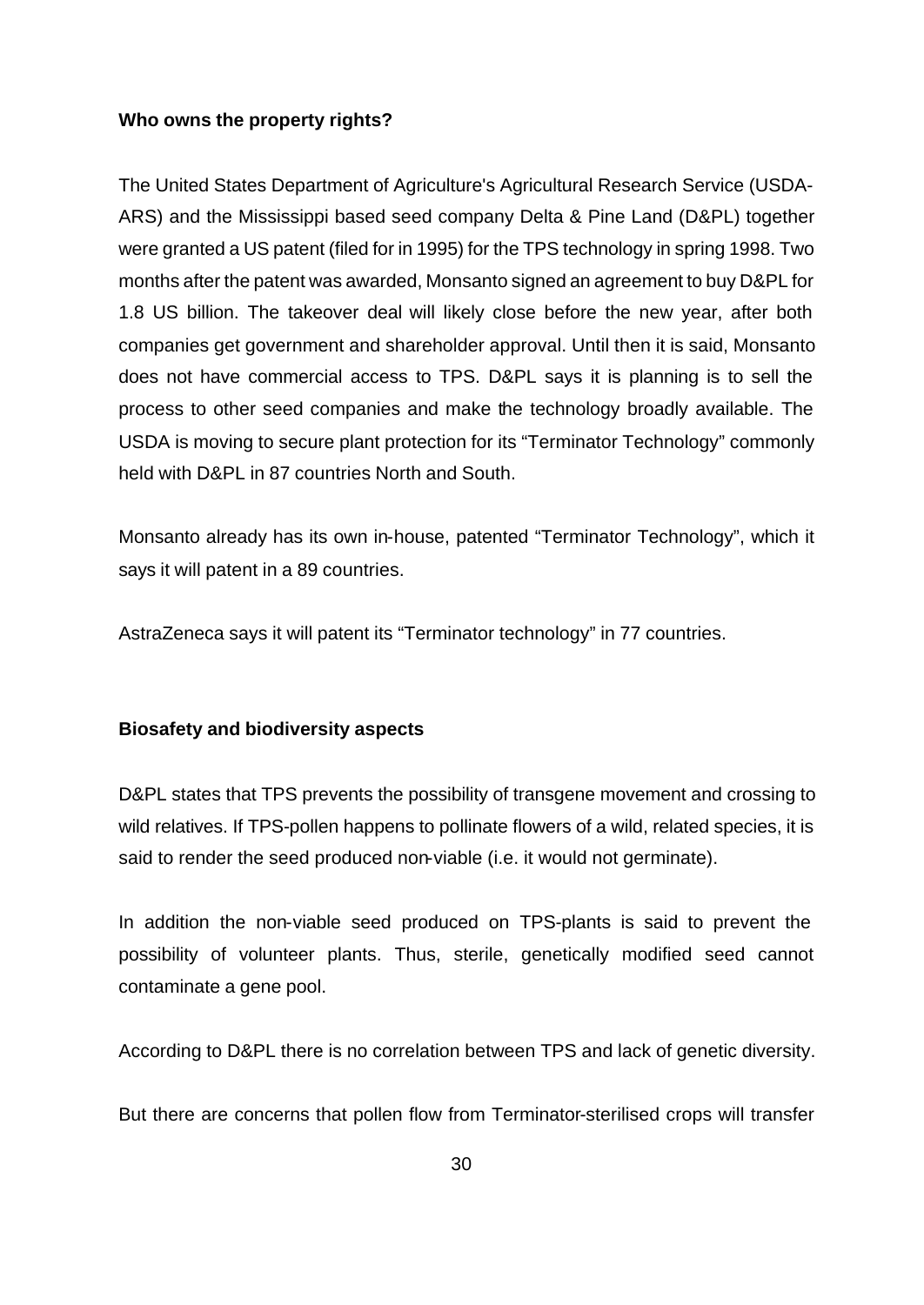sterility to other crops and to inceptive wild relatives and impede them to regenerate (i.e. the spring off of the fertilized individuals will be sterile). If, however, the technology is transmitted through recessive genes, the trait can be inherited and multiplied throughout a plant population and result in irregular harvests and population declines over years.

#### **How do farmers see "Terminator Technologies"?**

Soybean producers in the US are lobbying that the 'terminator' gene should not be included in all varieties. Their main concern is a lack of adequate certified seed supplies in years when wide-spread replanting is required. If seed companies control supply it is worried that in years when growers need to reseed there might be a seed shortage. Currently, growers can use soybean seed from their grain bins, if certified seed supplies are short. The farmers are also concerned that in the future all improved varieties will contain terminator tech mechanisms. They urgently request at least some superior varieties being held free from these genes.

If terminator tech treated pollen in larger quantities infiltrate the fields with untreated varieties of the same crop (e.g. raoeseed), the following season the farmers concerned reaching into their bins to sow seed could discover - too late - that some of their seed is sterile.

The real question is, will farmers have a choice? The commercial seed industry is imploding, and a handful of multinationals already control a rapidly expanding share of major seed markets. After DuPonts buying of Pioneer Hi-Bred the US seed market becomes more or less divided between DuPont and Monsanto (who also discuss a merger). Some mergers of European multinationals have already happened, further buy-ins of SME breeders are expected. With the disappearance of SME and public sector plant breeders, farmers are becoming increasingly vulnerable and have fewer choices in the marketplace.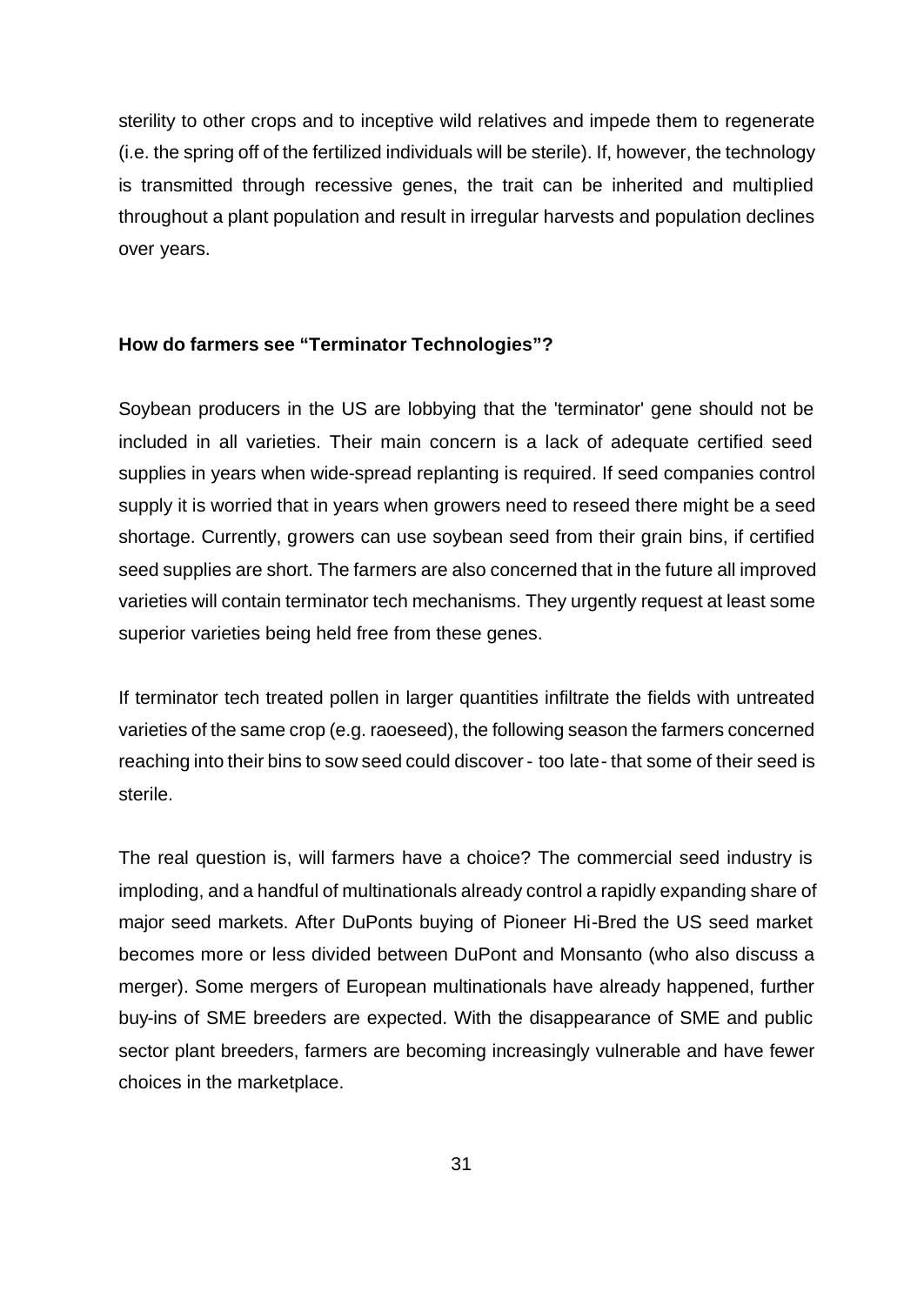#### **When will "Terminator Technologies" be on the market?**

It will be a few years before TPS transgenic varieties will be commercialized. At the moment there are no TPS plants growing in the field, anywhere in the world. D&PL is bringing all the components together in cotton. Terminator cotton seed will probably not be ready for commercial use until 2004.

One has to notice that there is no market for the terminator gene by itself, so it must accompany an increase in yield or another benefit.

#### **Which crops are main targets?**

At present only cotton (see above) and tobacco seeds have been proven to respond to D&PL technology

Rice, wheat, barley, sorghum and soybeans are primary targets because they are not readily hybridized.

Canola (rapeseed) is not a likely candidate for early incorporation of TPS.

*Dr. Thomas Plän, IBN - Institute for Biodiversity, Dr.-Johann-Maier-Str.4, D-93047 Regensburg, Germany e-Mail: Tplaen@t-online.de or InstBN@t-online.de*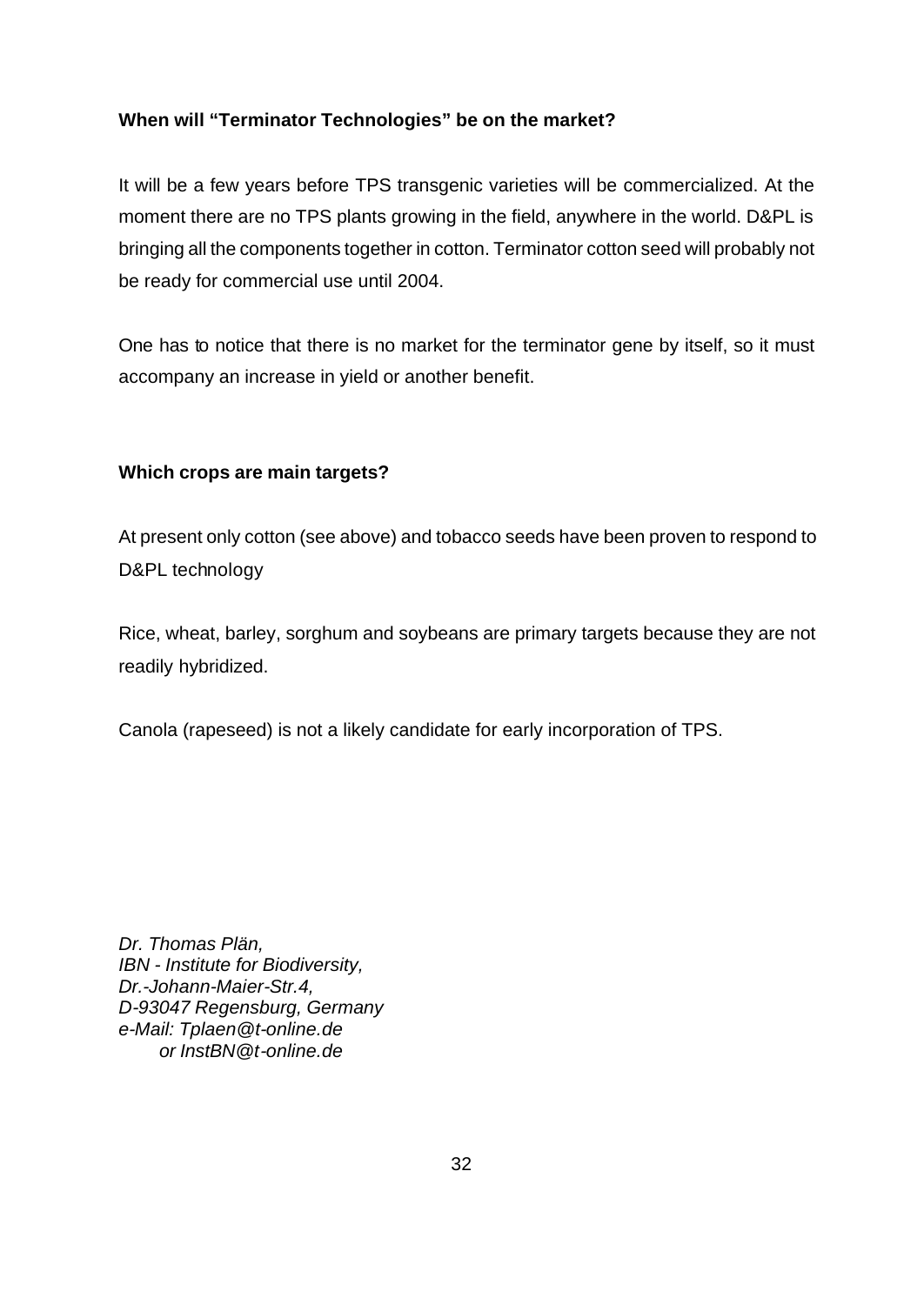HORST KORN

Federal Agency for Nature Conservation, Germany

## Terms of reference of the ad hoc technical expert groups

- ! SBSTTA shall give advice to COP-5 on the terms of reference of ad hoc technical expert groups on thematic areas
- ! Five groups are proposed by the secretariat
- ! Basic elements and proposed structure of terms of reference of the groups are well defined
- ! Expert groups will not start working before COP-5!
- ! The secretary general has beside the ad hoc technical expert groups other and more flexible options to ask for advice *(iaison groups* based on the roster of experts)
- ! To gain time the secretary general will treat some topics like indicators and the ecosystems approach with the help of liaison groups.

| No.    | Topic                                                                                                       | Basis for recommendation                                                                                        | Remarks                                          |
|--------|-------------------------------------------------------------------------------------------------------------|-----------------------------------------------------------------------------------------------------------------|--------------------------------------------------|
|        | Marine and coastal biological<br>diversity<br>(i) Marine and coastal<br>protected areas<br>(ii) Mariculture | Implicit COP decision for the<br>establishment of two ad hoc<br>technical expert groups                         | COP-4 decision!<br>One instead of two<br>groups. |
| Ш      | Inland water biological<br>diversity                                                                        | In line with the time frame [work]<br>programme] it is envisaged that<br>the establishment of a  is<br>required | Work programme<br>under way                      |
| Ш      | Drylands, mediterranean,<br>arid, semi-arid, grasslands<br>and savanna ecosystems                           | Since these issues are likely to<br>need further development the<br>establishment  is proposed                  | New topic                                        |
| IV     | Alien species                                                                                               | Alien species will constitute an<br>item for in-depth consideration by<br>the COP-6                             | New topic                                        |
| $\vee$ | Forest biolocial diversity                                                                                  | In view of the mandate [work]<br>programme] the establishment of<br>is required                                 | Work programme<br>under way                      |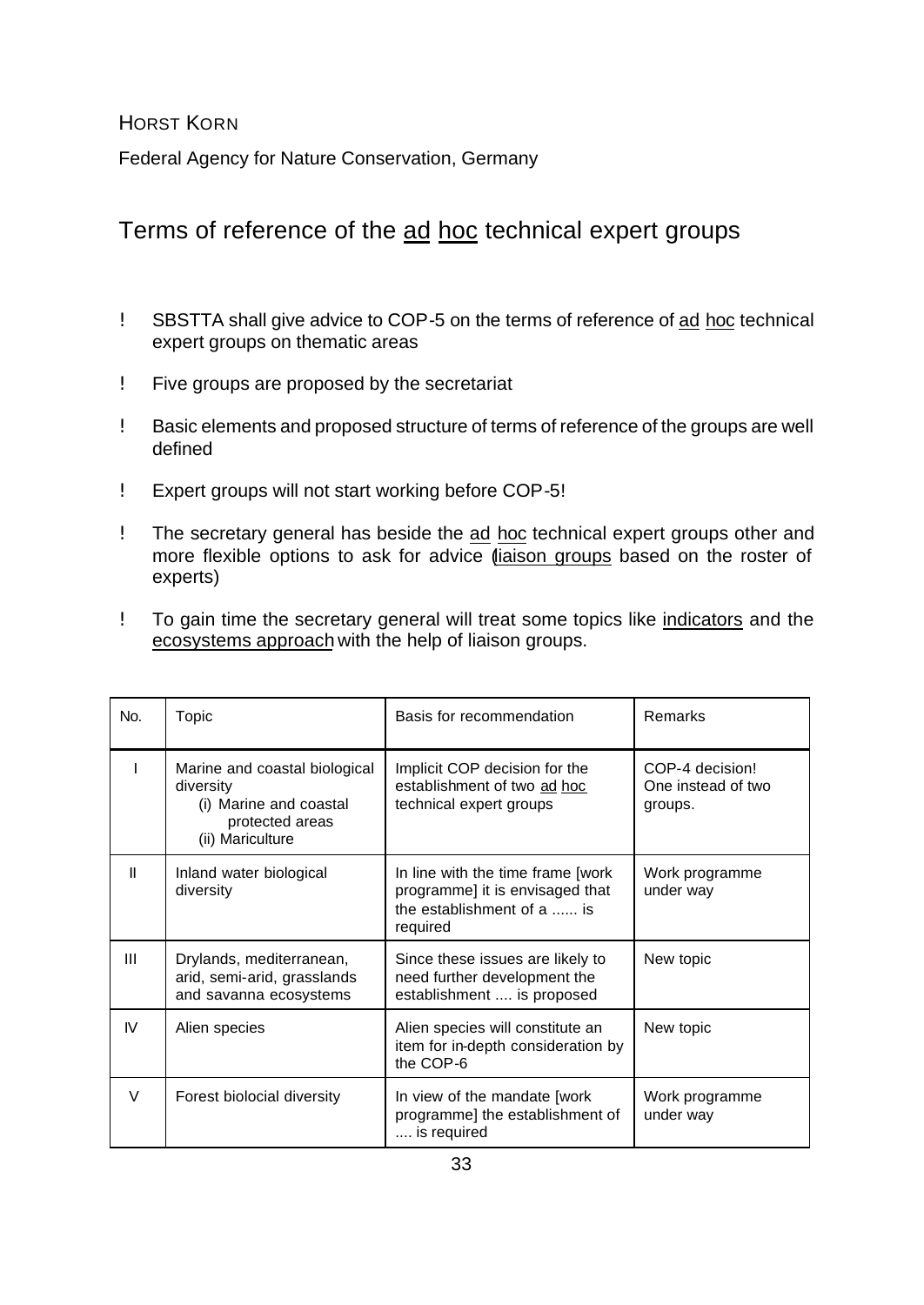## **"Expert meeting in preparation for the fourth meeting of SBSTTA"**

April 13 - 15, 1999 on the Isle of Vilm

| Teilnehmer/in                | Land           | <b>Adresse/Institution</b>                                                                                                  | Tel/Fax/email                                                                                  |
|------------------------------|----------------|-----------------------------------------------------------------------------------------------------------------------------|------------------------------------------------------------------------------------------------|
| Doyle, Ulrike                | Germany        | Umweltbundesamt<br>PF 330022<br>D-14191 Berlin                                                                              | Tel.: +49-30-8903-2160<br>Fax: +49-30-8903-2906<br>ulrike.doyle@uba.de                         |
| Toivonen,<br>Heikki          | Finland        | <b>Finnish Environment Institute</b><br>P.O. Box 140<br>FIN-00251 Helsinki                                                  | Tel.: +358-9-40300741<br>Fax: +358-9-40300791<br>heikki.toivonen@vyh.fi                        |
| Højland, Jan                 | <b>Denmark</b> | National Forest and<br>Nature Agency<br>Danish Ministry of Environment<br>and Energy<br>Haraldsgade 53<br>DK-2100 København | Tel.: +45-39-47-20 00<br>Fax:+45-39-47-98 99<br>jgh@sns.dk                                     |
| Kinzelbach,<br>Ragnar        | Germany        | Universität Rostock<br>Institut für Biodiversität<br>Universitätsplatz 2-5<br>D-18055 Rostock                               | Tel.: +49-381-4981950<br>Fax: +49-381-4981942<br>ragnar.kinzelbach@biolo<br>gie.uni-rostock.de |
| Ebenhard,<br>Torbjörn        | Sweden         | <b>Swedish Biodiversity Centre</b><br>Box 7007<br>S-75007 Uppsala                                                           | Tel.: +46-18672268<br>Fax: +46-18673537<br>torbjorn.ebenhard@cbm.<br>slu.se                    |
| Peeters, Marc                | Belgium        | Royal Belgian Institute of Natural<br><b>Sciences</b><br>Rue Vautier 29<br>B-1000 Bruxelles                                 | Tel.: +32-2-627-4267<br>Fax: +32-2-627-4141<br>marc-peeters@d5100.<br>kbinirsnb.be             |
| Schwenzfeier,<br><b>Dirk</b> | Germany        | Bundesministerium für Umwelt,<br>Naturschutz und Reaktorsicherheit<br>Godesberger Allee 90<br>D-53175 Bonn                  | Tel.: +49-228-305-2611<br>Fax: +49-228-305-2694                                                |
| Drescher,<br>Olivia          | Germany        | Bundesministerium für Umwelt,<br>Naturschutz und Reaktorsicherheit<br>Godesberger Allee 90, N I1 (S)<br>D-53175 Bonn        | Tel.: +49-228-305-2615<br>Fax: +49-228-305-2694<br>drescher.olivia@bmu.de                      |
| Martin-Novella,<br>Carlos    |                | <b>European Commission</b><br>DG XI A4<br>Bvd. du Triumphe 174<br>B-1160 Bruxelles                                          | Tel.: +32-2-2963976<br>Fax: +32-2-2969557<br>carlos.martin-<br>novella@dg11. cec.be            |
| Weissenberg,<br>Marina von   | Finland        | Ministry of the Environment<br>P.O. Box 380<br>FIN-00131 Helsinki                                                           | Tel.:+358-9-19919372<br>Fax:+358-9-19919364<br>marina.weissenberg@vy<br>h.fi                   |
| Bäurle, Gernot               | Germany        | GTZ, Abt. Umweltmanagement,<br>Sektorvorhaben AUmsetzung der<br>Biodiversitätskonvention@                                   | Tel.: +49-6196-79-4211<br>Fax: +49-6196-79-6190                                                |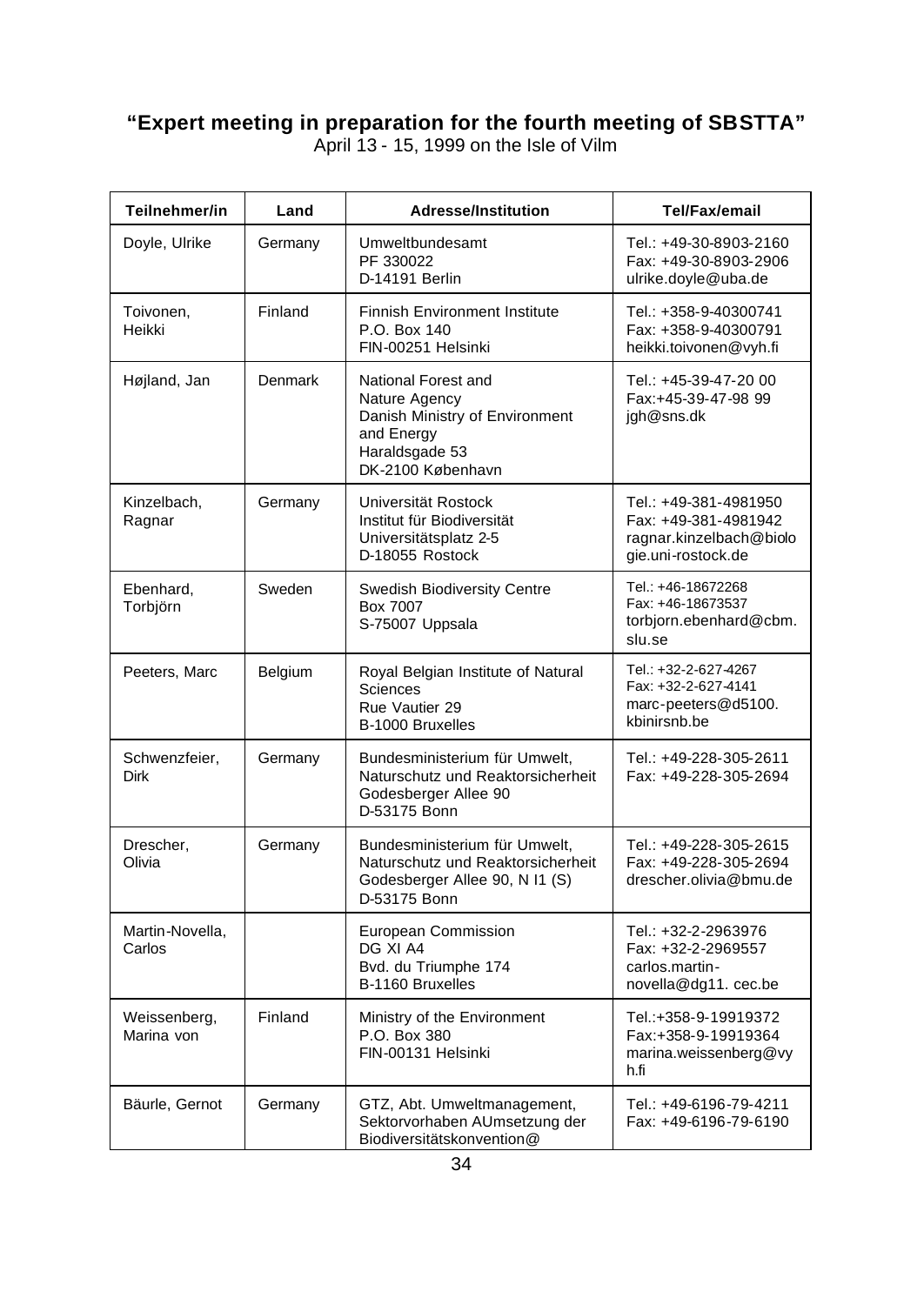| Teilnehmer/in            | Land    | <b>Adresse/Institution</b>                                                                                               | <b>Tel/Fax/email</b>                                                                                |
|--------------------------|---------|--------------------------------------------------------------------------------------------------------------------------|-----------------------------------------------------------------------------------------------------|
|                          |         | Zi. 4211<br>PF 5180<br>D-65726 Eschborn                                                                                  | gast.4900x24@gtz.de                                                                                 |
| Profus, Piotr            | Poland  | Institute of Nature Conservation<br>ul Arianska 1<br>PL-31-505 Krakow                                                    | Tel.: +48-12-421-97-01<br>Fax: +48-12-421-03-48<br>noprofus@cyf-kr.edu.pl                           |
| Meyer, Michael           | Germany | Ökologischer Tourismus in Europa<br>e.V.<br>Am Michaelshof 8-10<br>D-53177 Bonn                                          | Tel.: +49-228-359008<br>Fax: +49-228-359096<br>recovery.meyer@t-<br>online.de                       |
| Suplie, Jessica          | Germany | Wissenschaftlicher Beirat Globale<br>Umweltveränderungen<br>PF 120161<br>D-27515 Bremerhaven                             | Tel.: +49-471-4831219<br>Fax: +49-471-4831218<br>jsuplie@awi-<br>bremerhaven.de                     |
| Mauro,<br>Francesco      | Italy   | <b>Environment Department Enea</b><br>National Agency for Energy and<br>the Environment<br>Enea Casaccia<br>I-00060 Rome | Tel.: +39-06-3048-3547<br>Fax: +39-06-3048-4630<br>mauro@casaccia.enea.it                           |
| Kier, Gerold             | Germany | Botanisches Institut der Universität<br><b>Bonn</b><br>Meckenheimer Allee 170<br>D-53115 Bonn                            | Tel.: +49-228-73-2125<br>Fax: +49-228-73-3120<br>kier@uni-bonn.de                                   |
| Mulongoy,<br>Kalemani J. |         | <b>CBD-Secretariat</b><br>3. avenue de Feuillasse<br>CH-1217 Meyrin-Geneva                                               | Tel./Fax: +41-22-<br>7854165<br>mulongoy@worldcom.ch                                                |
| Uppenbrink,<br>Martin    | Germany | Bundesamt für Naturschutz<br>Konstantinstraße 110<br>D-53179 Bonn                                                        | Tel.: +49-228-8491-211<br>Fax: +49-228-8491-250                                                     |
| Korn, Horst              | Germany | Bundesamt für Naturschutz<br>Außenstelle Internationale<br>Naturschutzakademie<br>Insel Vilm<br>D-18581 Lauterbach       | Tel.: +49-38301-86-130<br>Fax: +49-38301-86-150<br>bfn.ina.vilm@t-online.de                         |
| Stadler, Jutta           | Germany | Bundesamt für Naturschutz<br>Außenstelle Internationale<br>Naturschutzakademie<br>Insel Vilm<br>D-18581 Lauterbach       | Tel.: +49-38301-86-134<br>Fax: +49-38301-86-150<br>bfn.ina.vilm@t-online.de                         |
| Specht, Rudolf           | Germany | Bundesamt für Naturschutz<br>Außenstelle Internationale<br>Naturschutzakademie<br>Insel Vilm<br>D-18581 Lauterbach       | Tel.: +49-38301-86-131<br>Fax: +49-38301-86-150<br>bfn.ina.vilm@t-online.de<br>also: spechtr@bfn.de |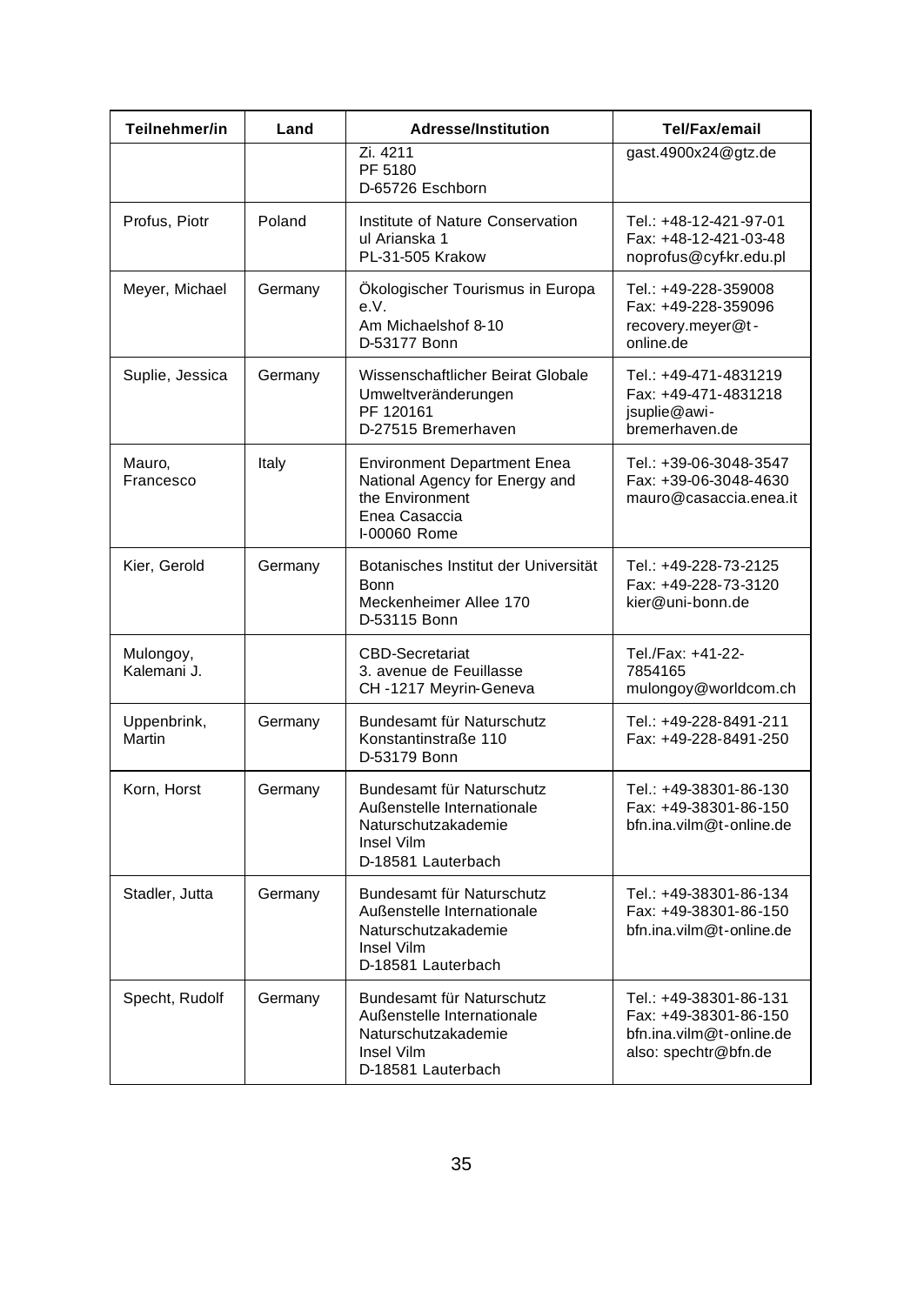#### **"Expert meeting in preparation for the fourth meeting of SBSTTA"**

April 13 - 15, 1999 on the Isle of Vilm

#### **Programme**

#### **Monday, 12.04.1999**

Arrival on the Isle of Vilm

*18.30 Dinner*

#### **Tuesday, 13.04.1999**

- *08.00 Breakfast*
- 09.00 MARTIN UPPENBRINK Welcome of the participants Introduction to the Federal Agency for Nature Conservation and the International Academy for Nature Conservation, Isle of Vilm Opening of the meeting
- 09.20 Introduction of the participants
- 09.30 TORBJÖRN EBENHARD The Global Taxonomy Initiative **Discussion**
- *10.30 Coffee / Tea break*
- 10.45 ULRIKE DOYLE Prevention of impacts of alien species, Introduction to the Global Invasive Species Programme (GISP) **Discussion**
- *12.00 Lunch*
- 13.30 Guided tour in the nature reserve of the Isle of Vilm
- *15.15 Coffee / Tea break*
- 15.30 THOMAS PLÄN Consequences of the use of the new technology for the control of plant gene expression for the conservation and sustainable use of biological diversity **Discussion**
- 16.15 CARLOS MARTIN-NOVELLA Sustainable use of biological resources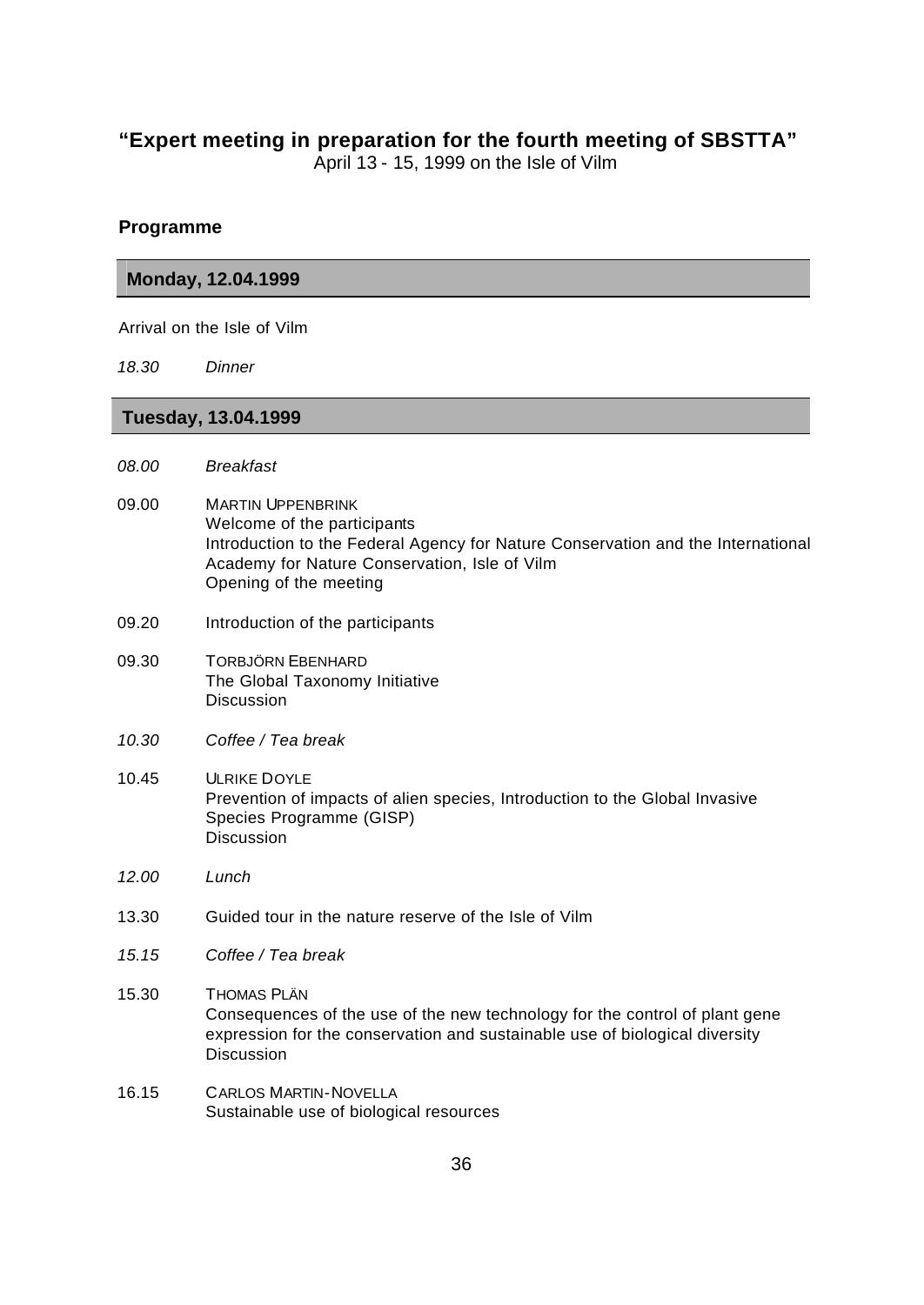MICHAEL MEYER Tourism as an example of sustainable use of biological resources Discussion *18.30 Reception at the invitation of the Federal Agency for Nature Conservation, Germany*

#### **Wednesday, 14.04.1999**

- *07.45! Breakfast*
- 08.30 Departure by ferry to Lauterbach Full day excursion to Rügen Island (Jasmund National Park, Biosphere Reserve Southeast Rügen)
- 18.30 Return to Lauterbach
- *19.00 Dinner*
- 20.30 REINHARD PIECHOCKI The cultural history of the Isle of Vilm

#### **Thursday, 15.04.1999**

- *08.00 Breakfast*
- 09.00 FRANCESCO MAURO Conservation and sustainable use of terrestrial biological diversity (drylands, arid, semiarid, grassland and savannah ecosystems) **Discussion**
- *10.15 Coffee / Tea break*
- 10.30 N.N. Biodiversity impact assessment Discussion
- *12.00 Lunch*
- 13.30 HORST KORN Terms of reference for technical expert groups Discussion
- *15.00 Coffee / Tea break*
- 15.15 Final discussion
- *18.30 Dinner*